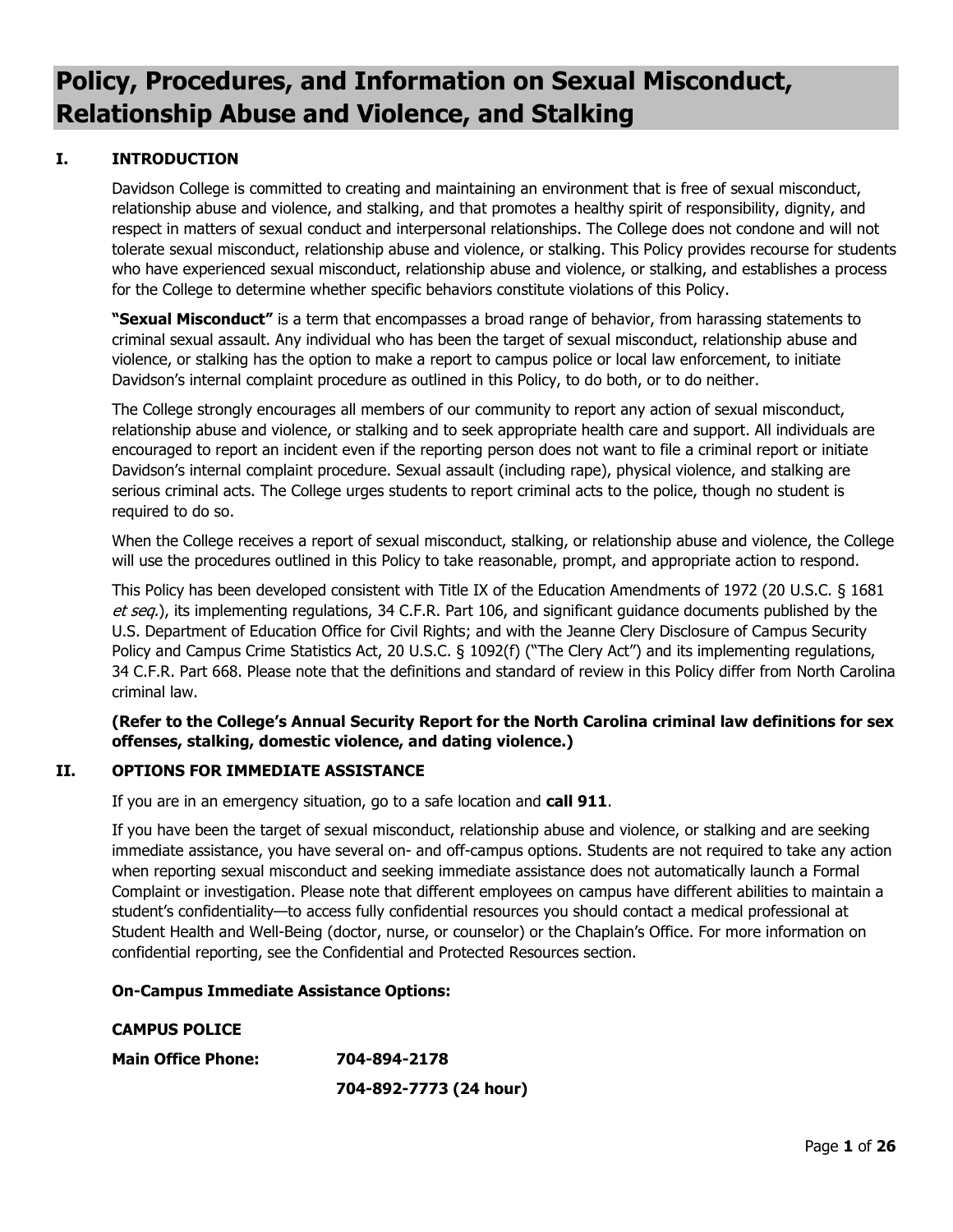The Davidson College Public Safety Office has staff trained in how to respond to a report of sexual misconduct, relationship abuse and violence, or stalking. If you prefer, you may request to speak to the Interpersonal Violence Officer. Campus Police can also contact other on- and off-campus resources to assist you including the Dean of Students On-Call representative.

# **STUDENT HEALTH AND WELL-BEING**

## **Main Phone: 704-894-2300 (24 hour)**

Student Health and Well-Being is a confidential resource for students seeking medical assistance or psychological counseling. The staff can assist you in seeking immediate emergency medical care at a local hospital and/or receive an exam from a sexual assault nurse examiner (SANE) at a local hospital. Any student can call the counselor on call to address a psychological emergency. Calls are fully confidential, as with all counseling services, with exception made only in the case of imminent harm or as required by law.

#### **HEALTH EDUCATOR**

#### **Main Phone: 704-894-2902**

The Health is a confidential resource who can help you understand your options and resources. Additionally, the Health Educator can provide guidance and support.

## **RESIDENCE LIFE STAFF**

The Residence Life staff can help connect you with on- and off-campus resources.

#### **CHAPLAINS' OFFICE**

#### **Main Phone: 704-894-2423**

The College chaplains are available to all members of the College community—those of any faith tradition, or none at all—to offer confidential spiritual direction and pastoral counseling. They can also assist individuals in determining whether additional counseling with a clinically trained therapist might be helpful.

#### **Off-Campus Immediate Assistance Options:**

#### **TOWN OF DAVIDSON POLICE**

**Main Phone: 704-892-5131 (24 hour)**

#### **Emergency: 911 (24 hour)**

The Davidson Police Department is available 24 hours a day, 365 days a year to meet with any crime victim of a sexual assault, domestic violence, any physical assault, or the crime of stalking. The officers are committed to conduct a full criminal investigation into these allegations. The Davidson Police Department also provides a Victim-Witness Advocate who is trained to support and assist victims of domestic violence and sexual assault. This support is provided as the case is investigated and where the evidence exists, prosecuted to the fullest extent of the law. There are no costs for these services.

#### **COMMUNITY RESOURCES**

#### Crisis and Emergency Shelter Services:

| <b>Safe Alliance:</b><br>(Victim Assistance and Rape Crisis) | 704-332-9034<br>704-375-9900 (24 hour) |
|--------------------------------------------------------------|----------------------------------------|
| <b>Shelter for Battered Women/Crisis Hotline:</b>            | 704-332-2513 (24 hour)                 |
| <b>Victim &amp; Legal Assistance:</b><br>(Domestic Violence) | 704-336-4126                           |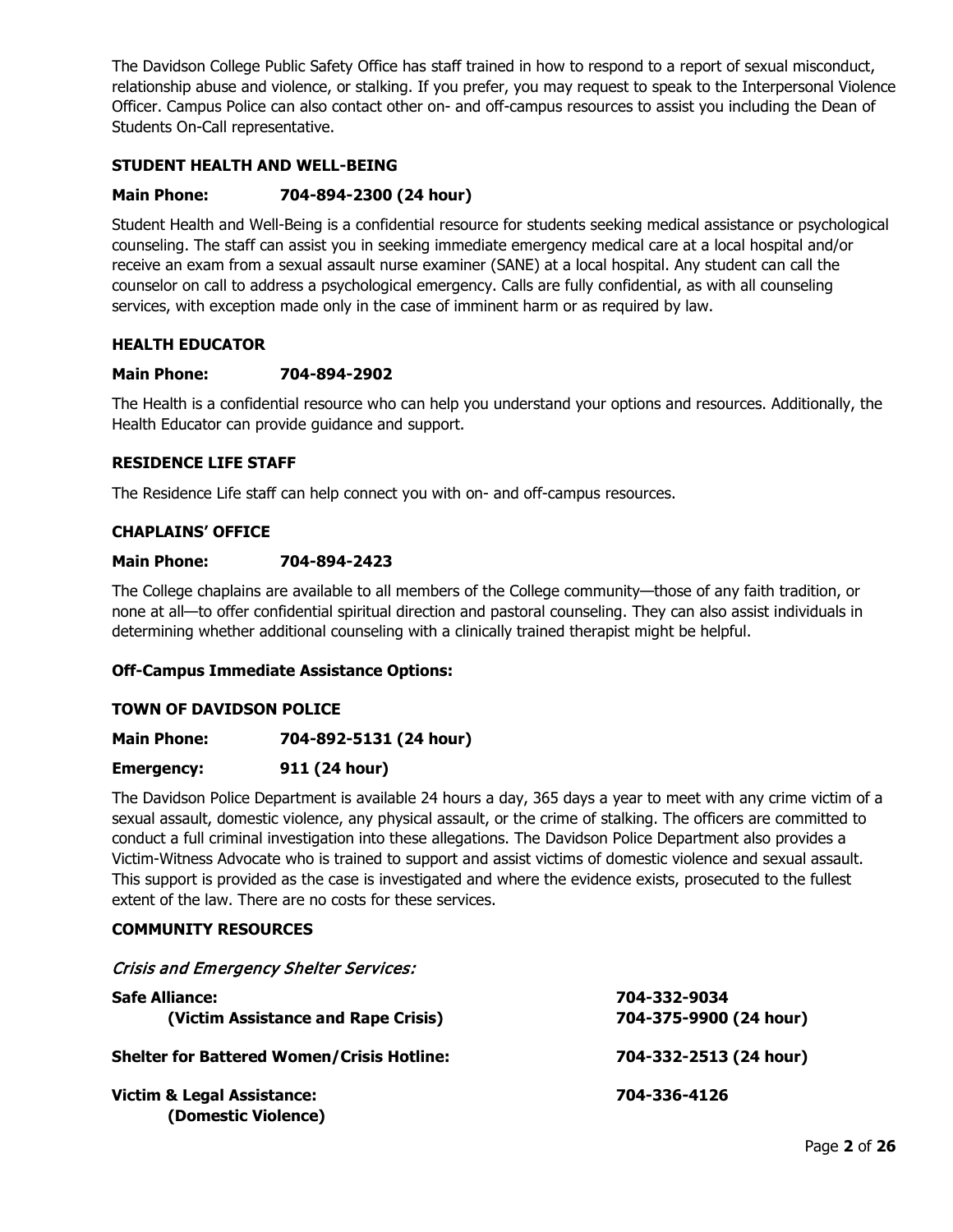| Salvation Army Center of Hope Women and Children's Shelter: 704-348-2560                                       |                                        |
|----------------------------------------------------------------------------------------------------------------|----------------------------------------|
| <b>Mecklenburg County Women's Commission:</b>                                                                  | 704-336-3210                           |
| <b>Domestic Violence Healthcare Project:</b><br>(Based at Carolinas Medical Center)                            | 704-446-3999                           |
| <b>Project Safe:</b><br>(Based at Presbyterian Hospital)                                                       | 704-614-7212                           |
| <b>Sexual Trauma Resource Center:</b>                                                                          | 704-332-9034                           |
| Servicios en Español:                                                                                          |                                        |
| <b>Shelter for Battered Women Crisis Hotline Victim &amp; Legal:</b><br><b>Assistance - Domestic Violence:</b> | 704-332-2513 (24 hour)<br>704-336-4126 |
| <b>Programa Confianza:</b>                                                                                     | 704-336-3210                           |
| <b>Safe Alliance:</b><br>(Victim Assistance & Rape Crisis)                                                     | 704-332-9034<br>704-375-9900 (24 hour) |
| <b>Time Out Youth:</b><br>(Shelter & LGBTQ+ Resource Referrals Ages 11-20)                                     | 704-344-8335                           |
| <b>Mecklenburg County Women's Commission:</b><br>(Partner Violence Resources)                                  | 704-336-3210                           |

**Preservation of Evidence** If you have experienced sexual assault, evidence of the assault may be left on your body. If it is safe for you to do so, you should take steps to preserve evidence of the assault even if you have not made a decision to file a criminal report. If the assault occurred within the past 96 hours, you are strongly encouraged to receive an exam from a sexual assault nurse examiner (SANE) at a local hospital. It is important that you do not bathe, wash, douche, smoke, or change clothing prior to the exam so that evidence may be preserved. If you do not opt for forensic evidence collection, health care providers can still treat injuries and take steps to address concerns of pregnancy and/or sexually transmitted infection(s). There may also be physical evidence of the assault at the location where you were assaulted. Campus Police can assist you in the collection and preservation of physical evidence even if you have not yet decided whether to file a criminal report. It is important that you do not clean the bed/linen/area where you were assaulted so that evidence may be preserved. In all cases of sexual misconduct, domestic violence, dating violence, or stalking, you are encouraged to preserve evidence by saving text messages, instant messages, social networking pages, other communications, and keeping pictures, logs, or other documents, if any, that would be useful to the investigation, complaint resolution process, and/or to police.

# **III. DEFINITIONS**

The following definitions outline the types of conduct prohibited under this Policy and identify the individuals and processes involved in the investigation of and response to allegations of those prohibited acts.

The definitions are divided into two sections. Section A states prohibited conduct as defined by the 2020 amendments to the implementing regulations, 34 C.F.R. Part 106, of Title IX of the Education Amendments Act of 1972 ("Title IX"). Section B provides definitions of offenses prohibited by the College's sexual misconduct policy that are outside of the requirements stated in Title IX.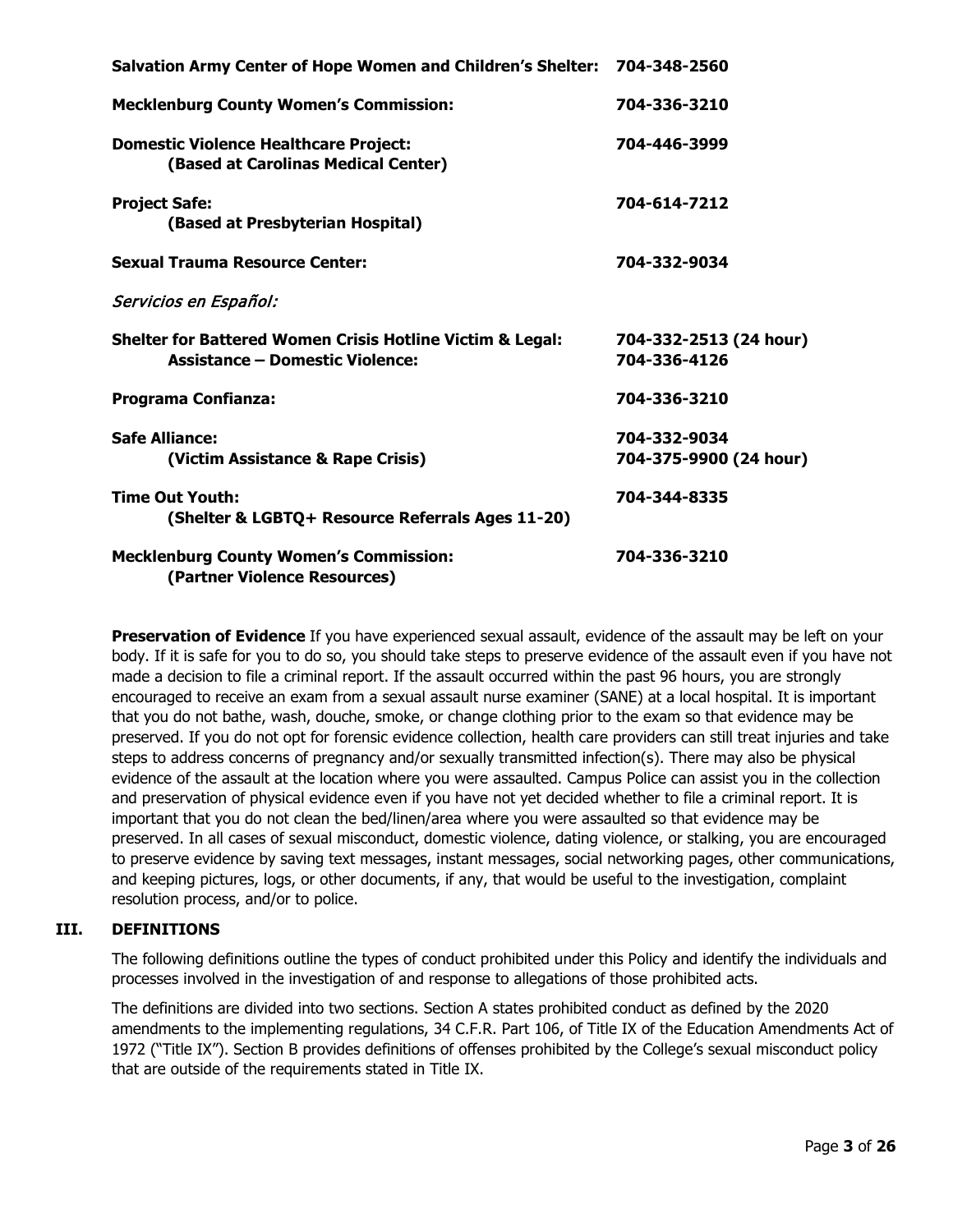#### **Section A: Prohibited conduct as defined by Title IX of the Education Amendments Act**

**Jurisdiction and Scope** Section A of this Policy applies to student conduct that occurs on campus or in a College's Education Program or Activity. Section A states the definitions of prohibited conduct as promulgated by Title IX. Section A does not apply to conduct that

- 1. Did not occur in a College Program or Activity;
- 2. Did not occur against a person in the United States; or
- 3. Conduct that occurred when the Complainant was not participating or attempting to participate in a College Program or Activity at the time the complaint was filed.

Section A applies to all Formal Complaints of sexual misconduct. Therefore, all Formal Complaints will be reviewed under Section A of this policy to determine if the alleged conduct is a potential violation under Section A. If the alleged conduct does not meet the requirements for a Formal Complaint under Section A of this policy, then the alleged conduct will be reviewed under Section B of this policy.

**Sexual harassment** means conduct on the basis of sex that satisfies one or more of the following:

- a. Quid Pro Quo: An employee of the College conditioning the provision of an aid, benefit, or service of the College on an individual's participation in unwelcome sexual conduct, or
- b. Unwelcome conduct determined by a reasonable person to be so severe, pervasive, and objectively offensive that it effectively denies a person equal access to the College's Education Programs or Activities.

Sexual Harassment, as a broad category, includes the offenses of sexual harassment, sexual assault, domestic violence, dating violence, and stalking.

**Sexual assault** Any sexual act directed against another person, without the consent of the Complainant, including instances in which the Complainant is incapable of giving consent. Sexual Assault includes:

(1) Penetration, no matter how slight, of the vagina or anus with any body part or object, or oral penetration by a sex organ of another person, without the consent of the Complainant.

(2) The touching of the private body parts of another person for the purpose of sexual gratification, without the consent of the Complainant incapacity.

(3) Sexual intercourse between persons who are related to each other within the degrees wherein marriage is prohibited by law.

(4) Sexual intercourse with a person who is under the statutory age of consent.

**Dating Violence** Violence committed by a person, who is in or has been in a social relationship of a romantic or intimate nature with the Complainant. The existence of such a relationship shall be determined based on a consideration of the length of the relationship, the type of relationship, and the frequency of interaction between the persons involved in the relationship. Dating violence includes, but is not limited to, sexual or physical abuse or the threat of such abuse. Dating violence does not include acts covered under the definition of Domestic Violence

**Domestic Violence** Any violence that may constitute felony or misdemeanor crime of violence committed: (a) by a current or former spouse or intimate partner of the Complainant, (b) by a person with whom the Complainant shares a child in common, (c) by a person who is cohabitating with or has cohabitated with the Complainant as a spouse or intimate partner, (d) by a person similarly situated to a spouse of the Complainant under the domestic or family violence laws of North Carolina, or (e) by any other person against an adult or youth Complainant who is protected from that person's acts under the domestic or family violence laws of North Carolina.

**Stalking** Engaging in a "course of conduct" directed at a specific person that would cause a reasonable person to fear for the person's safety or the safety of others; or "suffer substantial emotional distress."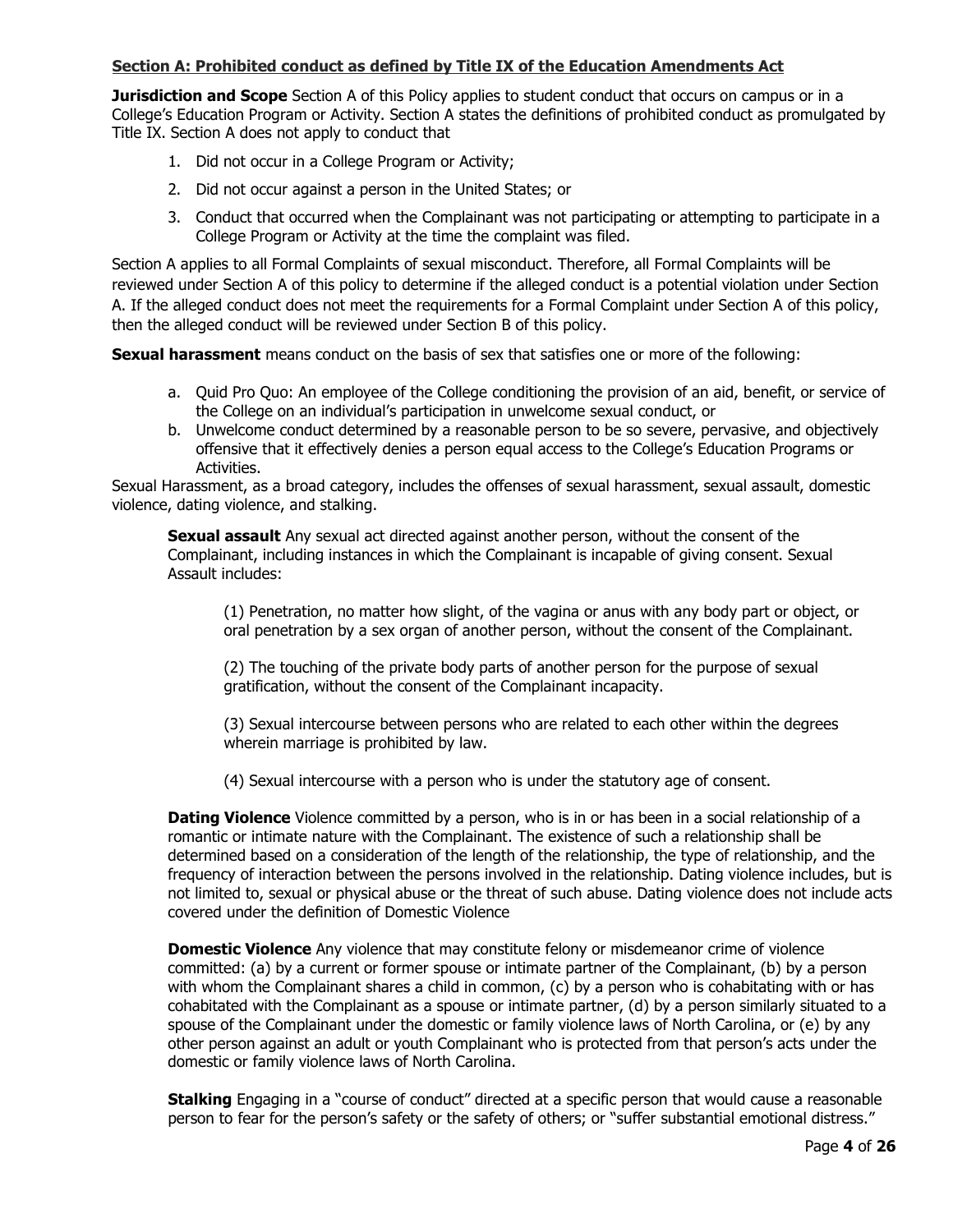Under this section, "course of conduct" is defined as two or more acts, including, but not limited to, acts in which the stalker directly, indirectly, or through third parties, by any action, method, device, or means, follows, monitors, observes, surveils, threatens, or communicates to or about a person, or interferes with a person's property; and "substantial emotional distress" is defined as a significant mental suffering or anguish that may but does not necessarily require medical or other professional treatment or counseling.

## **Section B: Prohibited conduct as defined by Davidson College**

**Jurisdiction and Scope** Section B of this Policy applies to the on-campus conduct of all students. Section B provides definitions of offenses prohibited by the College's sexual misconduct policy that are outside of the requirements stated in Title IX. It also applies to off-campus conduct of students that, in the College's judgement, involves or affects the College or other members of the College community, such as conduct in connection with:

- 1. Academic work or other Davidson-related educational activities and experiences, such as class projects, field trips, study abroad, or internships;
- 2. Activities sponsored, conducted, or authorized by the College or its student organizations; or
- 3. Activities that cause or threaten harm to the health, safety, or well-being of the College or members of the College community.

Section B of this policy applies to all such conduct by a student while a student, even if it occurs outside of an academic term or when the student is not otherwise present at Davidson College. Moreover, the College continues to have authority to initiate or continue administration of this Policy with respect to any such conduct by a student while a student even if, after a Formal Complaint is filed, the student withdraws, takes leave, or is otherwise absent from Davidson College.

**Prohibited Acts** The following defined acts are prohibited, regardless of the sexual orientation, gender identity, or gender expression of the individuals involved.

- 1. **Sexual Misconduct** "Sexual Misconduct" encompasses a broad range of behavior, from harassing statements to criminal sexual assault. It includes "Non-Consensual Sexual Penetration," "Non-Consensual Sexual Contact," "Sexual Exploitation," and "Sexual Harassment."
- 2. **Non-Consensual Sexual Penetration** "Non-Consensual Sexual Penetration" is defined as any sexual penetration no matter how slight, of the vagina or anus with any body part or object, or oral penetration by a sex organ of another person, without consent.
- 3. **Non-Consensual Sexual Contact** "Non-Consensual Sexual Contact" is defined as touching of intimate body parts such as genitalia, groin, breast, buttocks, mouth, or any clothing covering them without consent; the removal of another person's clothes without consent; touching a person with one's own intimate body parts without consent; compelling another to touch one's intimate body parts without consent; or any other intentional sexual touching with any object by a person upon another person, without consent.
- 4. **Sexual Exploitation** "Sexual Exploitation" occurs when an individual takes non-consensual or abusive sexual advantage of another to benefit anyone other than the one being exploited. Examples of sexual exploitation include, but are not limited to: engaging in voyeurism; electronic transmission of pornographic or other sexually inappropriate material; exposing one's genitals or breasts in nonconsensual circumstances or inducing another to expose genitalia or breasts; and any other sexual activity that goes beyond the boundaries of consent, such as recording of sexual activity, allowing another person to observe sexual activity without the other person's consent, or engaging in sexual activity while knowingly infected with a sexually transmitted infection (STI) or Human Immunodeficiency Virus (HIV) without informing the other person of the infection.
- 5. **Sexual Harassment** "Sexual Harassment" is defined as unwelcome conduct that has the effect of substantially interfering with a person's work or educational opportunity; and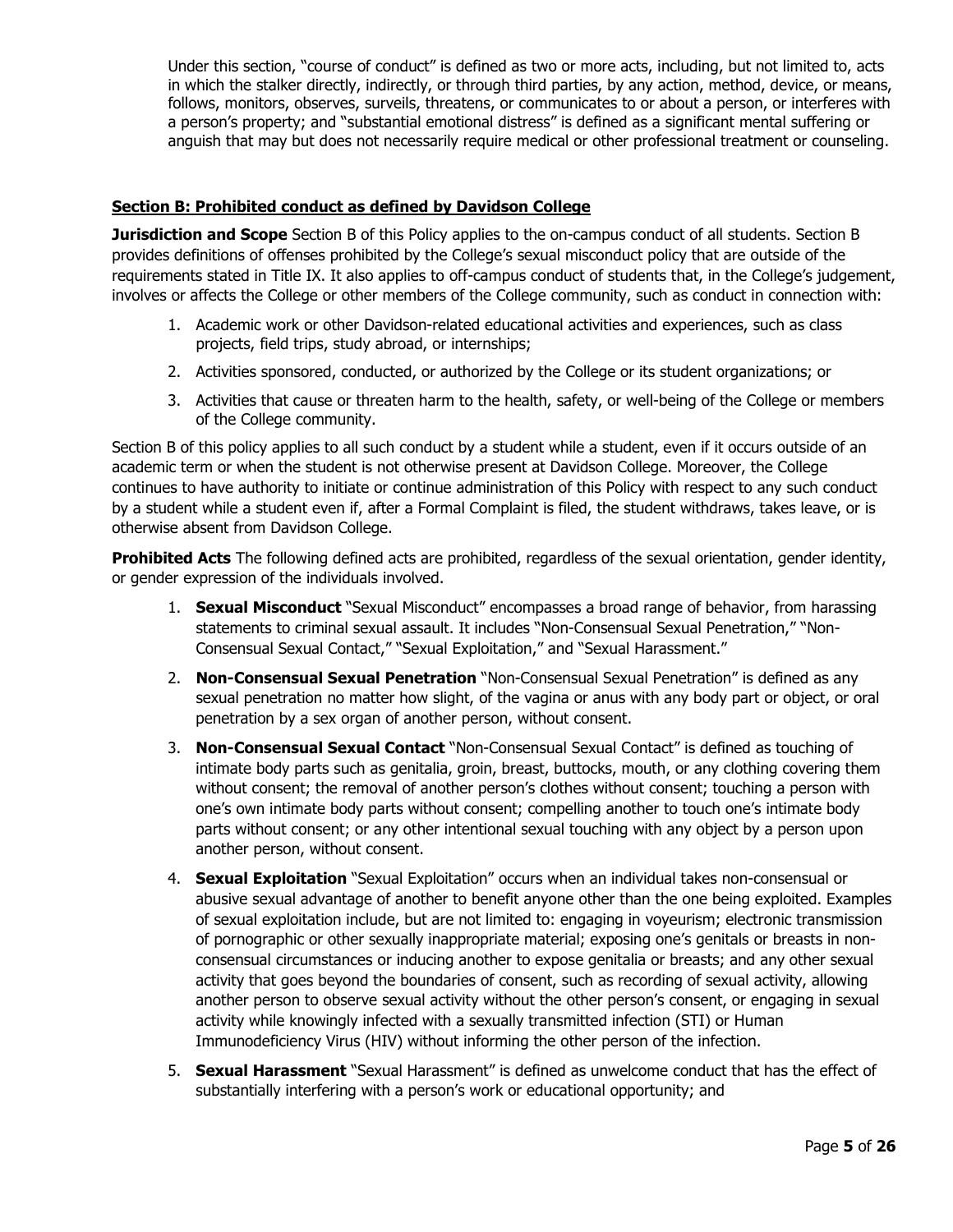- i. conduct is sufficiently severe, pervasive, and objectionably offensive to create an intimidating, hostile, or offensive work or educational environment such that the person is effectively denied equal access to institutional resources and opportunities; or
- ii. the submission to or rejection of such conduct is used as the basis for decisions affecting an individual's employment, education, or participation in College Programs or Activities.

Sexual harassment denies an individual dignity and respect and may take on different forms. It includes, but is not limited to the following examples when the conduct meets the standards of the definition above:

- a. Unwelcome verbal, written, or physical conduct that denigrates or shows hostility or aversion toward an individual because of that individual's gender or gender identity (or that of an individual's relatives, friends, or associates);
- b. Unwelcome threats, derogatory comments, jokes, innuendos, insults, slurs, epithets, negative stereotyping, and other similar conduct that relates to gender or gender identity; or
- c. The placement, dissemination, or circulation on campus of any unwelcome written or graphic material (in hard copy or electronic form) that denigrates or shows hostility or aversion toward an individual or group because of gender or gender identity.

Sexual Harassment may further include unwelcome sexual advances, unwelcome requests for sexual favors, and other unwelcome conduct of a sexual nature when the conduct meets the standards of the definition above and the following conditions are present:

- a. Submission to or tolerance of such conduct is made either an explicit or implicit term or condition of employment or student admissions, enrollment, participation, and programming;
- b. Submission to or tolerance or rejection of such conduct is used as a basis for employment or for academic, athletic, or other educational decisions affecting an individual;
- c. The conduct has the purpose or effect of substantially interfering with an individual's work or academic, athletic, or other educational performance; or
- d. The conduct creates an intimidating, hostile, or offensive work or educational environment.

If an individual has welcomed sexual advances or other harassing conduct (whether sexual or otherwise) by active participation in or encouragement of such activity, that individual should specifically inform the alleged harasser if such conduct is no longer welcome in order for any subsequent conduct to be deemed unwelcome. However, failure to give such notice in no way prevents the College from taking appropriate corrective and/or disciplinary action against the alleged harasser for the behavior.

All relevant circumstances are examined as a part of a sexual harassment determination including, but not limited to, whether the conduct is verbal, physical, or electronic; the frequency of the conduct; the severity of the conduct; the relationship of the individuals involved; whether the conduct was physically or psychologically threatening or humiliating; whether the conduct unreasonably interfered with work performance (for employees) or academic performance (for students). Through this examination potential harassment is distinguished from behavior that may be disagreeable or uncomfortable, but, is protected by the College's Constitution or is related to the appropriate facilitation of academic instruction and advising or the responsibilities of supervisors.

6. **Relationship Abuse and Violence** "Relationship Abuse and Violence" encompasses a broad range of behavior, including, but not limited to, "domestic violence" and "dating violence." It includes acts of coercion, abuse, violence, or threats of violence between partners in a personal, intimate relationship. The coercive, abusive, violent, or threatening behaviors can be physical, sexual, psychological, verbal, and/or emotional. Relationship Abuse and Violence can occur between current or former intimate partners who have dated, cohabitated, or been married.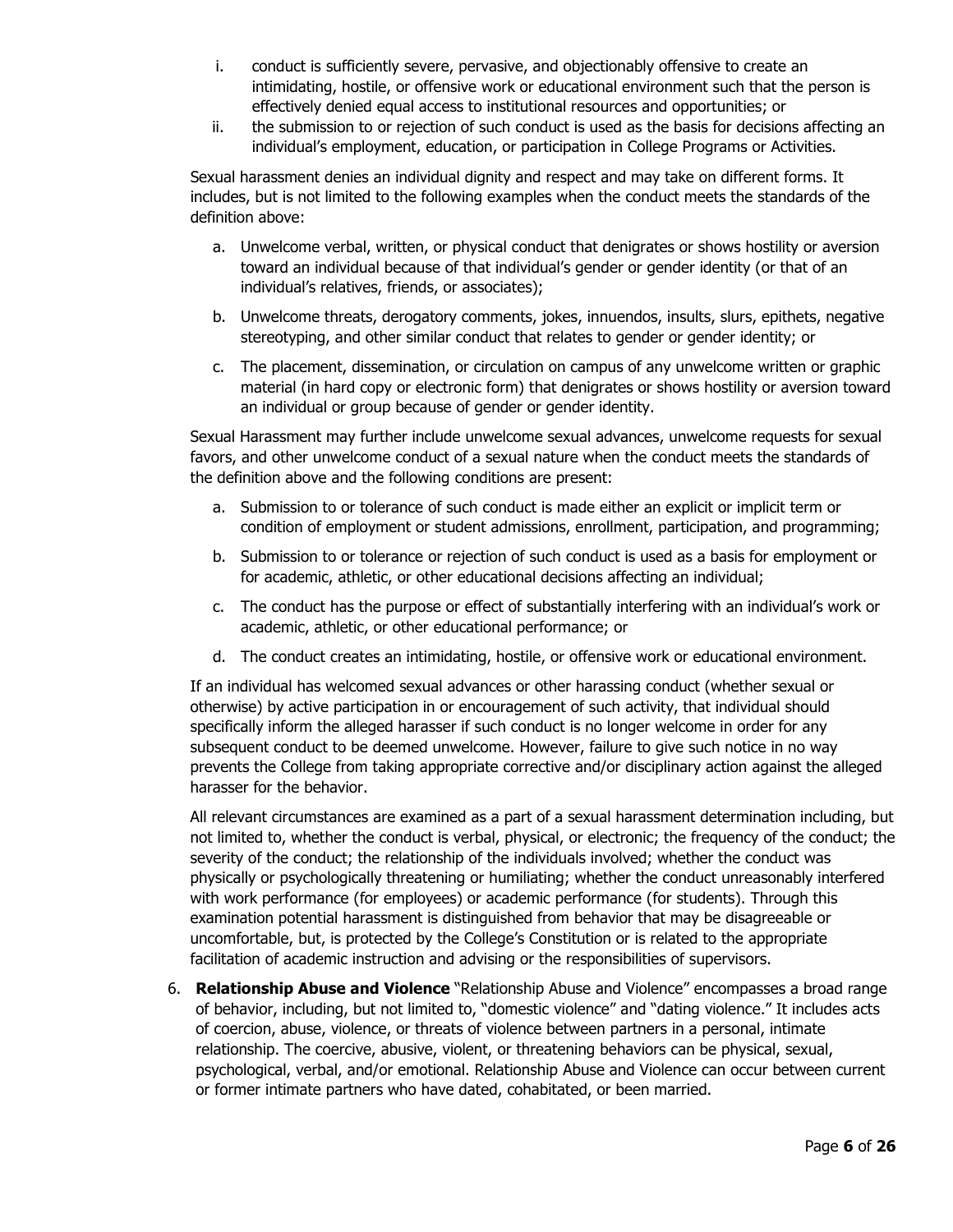- 7. **Domestic Violence** "Domestic Violence" is defined by the Clery Act as a felony or misdemeanor crime of violence committed by: a current or former spouse or intimate partner; a person with whom the individual shares a child in common; a person who is cohabitating with, or has cohabitated with, the individual as a spouse or intimate partner; a person similarly situated to a spouse of the individual under the domestic or family violence laws of North Carolina; or any other person against an adult or youth who is protected from that person's acts under the domestic or family violence laws of North Carolina.
- 8. **Dating Violence** "Dating Violence" is defined by the Clery Act as violence committed by a person who is or has been in a social relationship of a romantic or intimate nature with the individual. It includes, but is not limited to, sexual or physical abuse or the threat of such abuse.
- 9. **Stalking** "Stalking is defined as engaging in a course of conduct directed at a specific person that would cause a reasonable person to: fear for the person's safety or the safety of others; or suffer substantial emotional distress. For purposes of this definition:
	- a. "Course of conduct" means two or more acts, including, but not limited to, acts in which the stalker directly, indirectly, or through third parties, by any action, method, device, or means, follows, monitors, observes, surveils, threatens, or communicates to or about a person, or interferes with a person's property.
	- b. "Reasonable person" means a reasonable person under similar circumstances and with similar identities to the individual being stalked.
	- c. "Substantial emotional distress" means significant mental suffering or anguish that may, but does not necessarily, require medical or other professional treatment or counseling.

# **Related Terms**

- 1. **Consent** "Consent" means the affirmative, unambiguous, and voluntary agreement to engage in a specific sexual activity during a sexual encounter.
	- a. Consent can be communicated by either explicit verbal consent or overt action clearly expressing consent. Such signals of consent must be mutual and ongoing, as well as offered freely and knowingly.
	- b. Consent cannot be inferred under circumstances in which consent is not clear, including but not limited to the absence of "no" or "stop," or the existence of a prior or current relationship or sexual activity. As well, a verbal "no," even if it may sound indecisive or insincere, constitutes a lack of consent. If at any time during a sexual encounter any confusion or ambiguity should arise on the issue of consent, it is incumbent upon each individual involved in the activity to stop and clarify the other's willingness to continue. Consumption of alcohol, in and of itself, does not relieve an individual of responsibility to obtain ongoing consent.
	- c. An individual who is asleep, or mentally or physically incapacitated, either through the effect of drugs or alcohol or for any other reason, or who was under duress, threat, coercion, or force, is not able to consent. An individual who is under the age of 16 is not able to consent. Indications of consent are irrelevant if the person is not able to consent.
- 2. **Coercion** "Coercion" is the use of pressure to compel another individual to initiate or continue sexual activity against an individual's will. Coercion can include a wide range of behaviors, including harassment, intimidation, manipulation, threats, or blackmail. A person's words or conduct are sufficient to constitute coercion if they impair another individual's ability to choose whether or not to engage in sexual activity.
- 3. **Incapacitation** "Incapacitation" is a state where an individual cannot make an informed and rational decision to engage in sexual activity because the individual lacks conscious knowledge of the nature of the act (e.g., the understand the who, what, when, where, why, or how of the sexual activity) and/or is physically helpless. Incapacitation can result from sleep, unconsciousness, mental or physical helplessness, ingestion of substances, or lack of awareness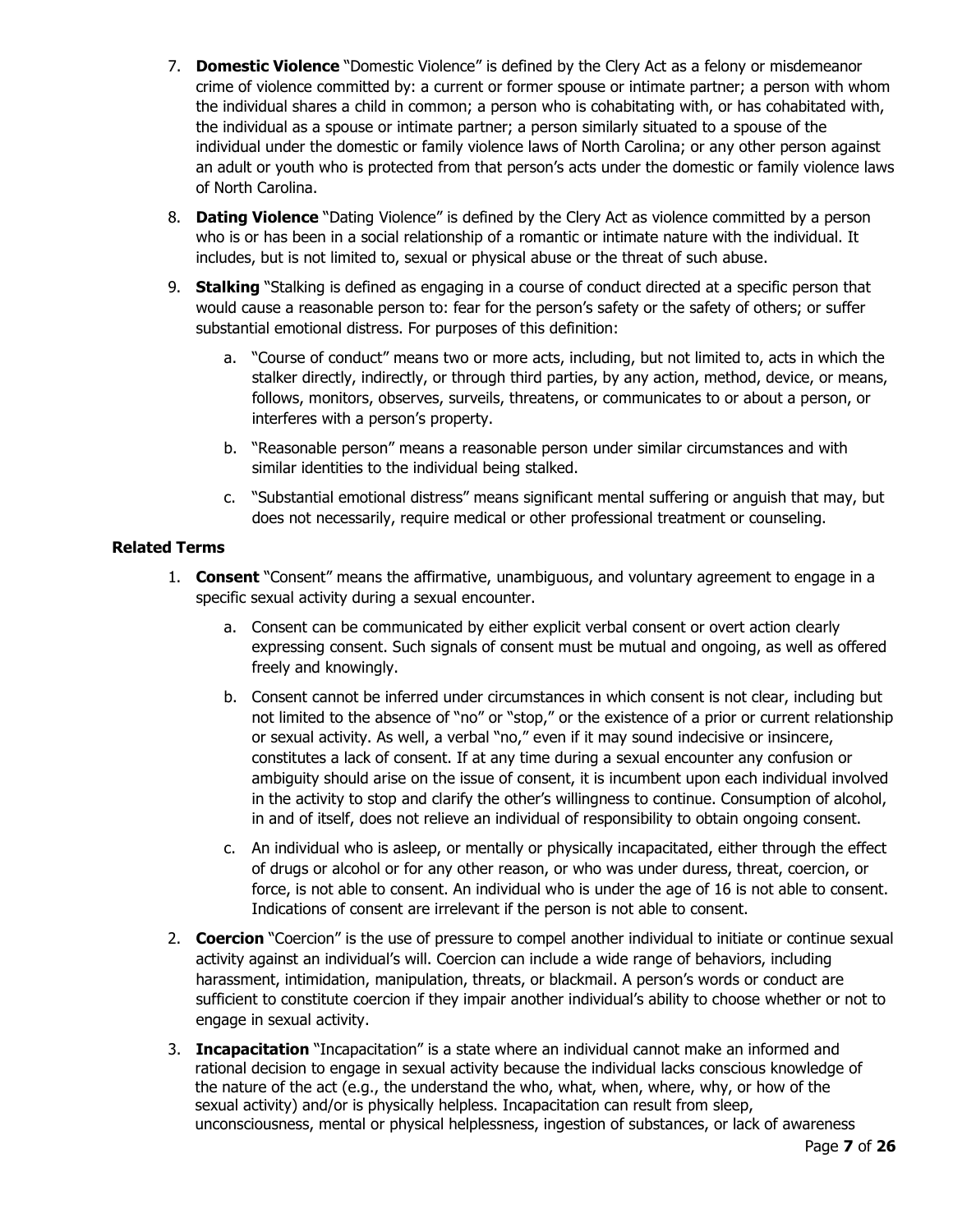that sexual activity is taking place.

- a. Incapacitation may result from the use of alcohol or drugs, but consumption of alcohol or drugs alone is not sufficient to establish incapacitation. The impact of alcohol and drugs varies from person to person, and evaluating incapacitation requires an assessment of how the consumption of alcohol and/or drugs impacts an individual's decision-making ability; awareness of consequences; ability to make informed judgements; and capacity to appreciate the nature and the quality of an act.
- b. Evaluating incapacitation also requires an assessment of whether the Respondent knew or should have known that the Complainant was incapacitated. In determining whether the Respondent should have known that the Complainant was incapacitated, the standard is whether a reasonable sober person should have known that the Complainant was incapacitated. Indicators of incapacitation may include the following: bloodshot or unfocused eyes; concern expressed by others about the individual; memory loss or disorientation; outrageous or unusual behavior; slurred speech; unsteady gait; vomiting, unconsciousness, and going in or out of consciousness.
- 4. **Clear and Convincing Standard of Evidence** The Hearing Officer considers the greater weight of the credible evidence to determine whether a Policy violation occurred. This standard, referred to as the "clear and convincing standard," means the Hearing Officer, after considering all evidence, must find that the alleged violation is highly and substantially more likely to be true than untrue.
- 5. **Education Program or Activity** Locations, events, or circumstances where the College exercises substantial control over both the Respondent and the context in which the sexual harassment or discrimination occurs and also includes any building owned and controlled by the College or by a student organization that is officially recognized by the College.
- 6. **Bias** Bias is defined as an unfair prejudice in favor or against a student-party based on a studentparty's race, ethnicity, national origin, sex, gender identity, sexual orientation, disability, age or religion and associated stereotypes.
- 7. **Reporting Party** An individual who reports an experience of sexual misconduct, relationship abuse and violence, or stalking. An individual who is a Reporting Party has either chosen not to file a Formal Complaint or is still considering whether to file a Formal Complaint regarding their experience.
- 8. **Formal Complaint** A document filed by a Complainant or the Title IX Coordinator alleging sexual misconduct against a Respondent and requesting that the College investigate the allegation of sexual misconduct.
- 9. **Days** When computing time periods for actions in this Policy, the following rules apply: (a) Exclude the day of the event that begins the period (b) Exclude any intermediate Saturdays, Sundays, and college holidays (i.e., only business days are counted) (c) When an act must be done within a specified time, the act must be completed by 5 p.m. on the last day of the period.
- 10. **Complainant** The "Complainant" is the individual who files a Formal Complaint of sexual misconduct, relationship abuse and violence, or stalking. In the case of complaints that are pursued when the affected individual is unable or unwilling to participate in the process, the College may pursue the complaint in which case the College shall be the Complainant.
- 11. **Respondent** The "Respondent" is the individual whose conduct is alleged to have violated this Policy and whose conduct is being investigated.
- 12. **Investigator** The "Investigator" is an individual who has received specialized training in conducting sexual misconduct investigations and has been assigned by the Title IX Coordinator to investigate an alleged violation of this Policy. Investigators are neutral fact finders who, during the course of the investigation, typically conduct interviews with the Complainant, the Respondent, and third-party witnesses; take custody of any physical or electronic records or documents to be included in an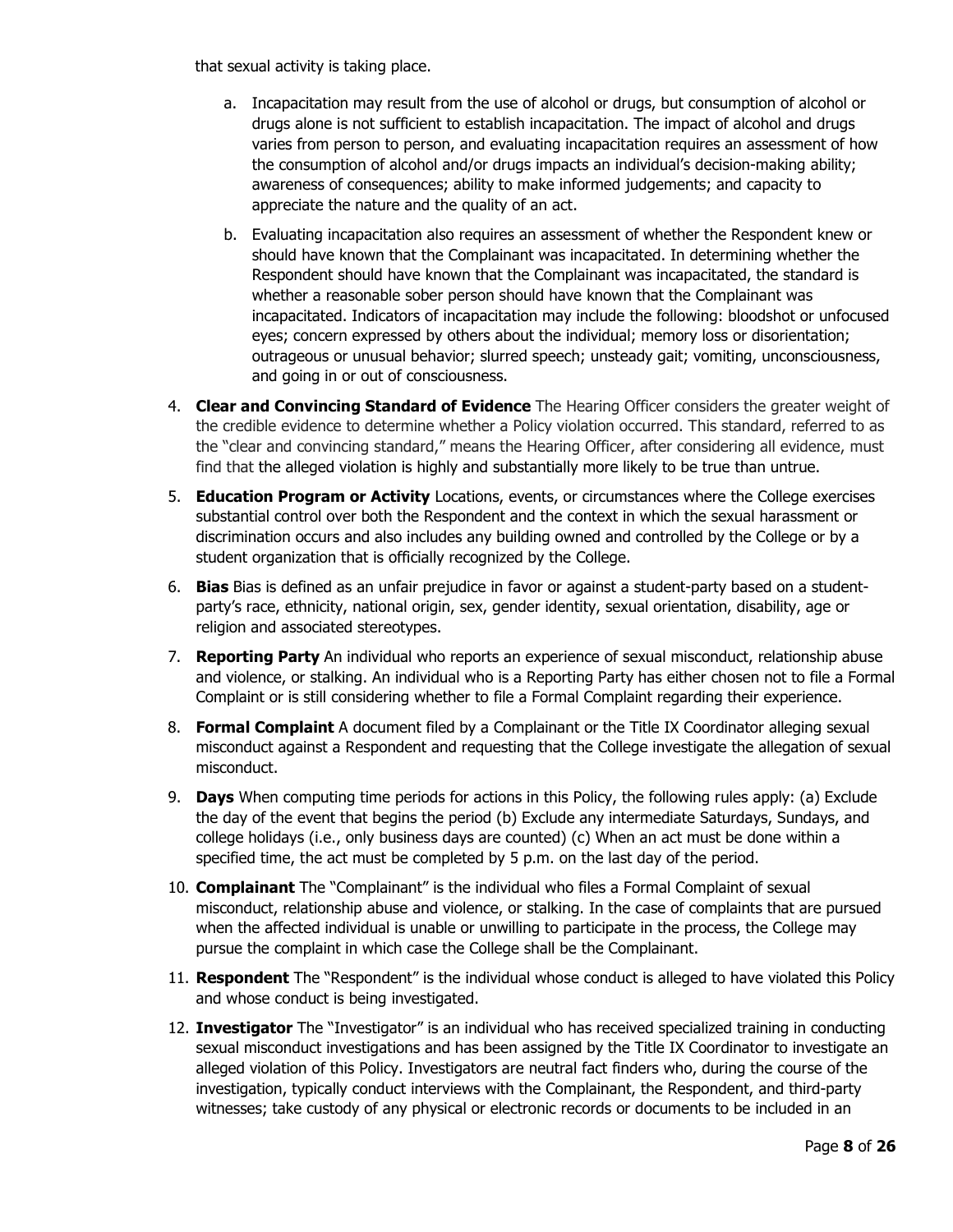investigation report; and, where applicable, coordinate with Campus Police or other law enforcement agencies. Investigators prepare a written investigation report for the Dean of Students to use to determine whether to charge the Respondent with a violation of this Policy.

- 13. **Advisor** An "Advisor" is an individual who provides the Complainant or Respondent support, guidance, or advice. The Complainant and Respondent may have the Advisor of their choice present during any meeting or proceeding related to complaint resolution under this Policy. The College will provide a list of trained Advisors available to provide guidance and support to the student. Students are not required to choose an Advisor from the list of trained Advisors.
- 14. **Support Person** The Complainant and Respondent may each have one Support Person present at any meeting or proceeding related to a complaint resolution under this Policy, to provide support. A Support Person may be in addition to an Advisor. A Support Person cannot be a party to the complaint (i.e. a witness, co-complainant, or co-respondent). The Support Person has no formal role in the investigation process. The Support Person's role in any meeting or proceeding during the complaint resolution process is limited to requesting reasonable breaks to confer privately with the Complainant or Respondent. Support Persons may not record the meetings, take notes, ask questions, or otherwise actively participate in meetings. While the College will make reasonable efforts to accommodate the schedule of a party's Support Person in scheduling meetings, a Support Person's inability to attend a meeting does not constitute an unavoidable conflict that would necessitate rescheduling a meeting or proceeding. The College will provide a list of trained Support Persons available to provide guidance and support to the student. Students are not required to choose a Support Person from the list of trained Support Persons.
- 15. **Hearing Officer** The "Hearing Officer" is a trained individual selected by the College to facilitate hearings under this Policy. Upon the completion of a hearing, the Hearing Officer shall determine whether the Respondent is responsible for the alleged prohibited act(s). If the Hearing Officer finds that the Respondent is responsible, the Hearing Officer will determine sanctions.
- 16. **Appeal Board** The "Appeal Board" is composed of five members, one of whom shall be the Chair. The members are appointed by the President or delegate and shall serve a renewable four-year term. Every effort will be made to maintain gender balance on the Appeal Board, and membership normally will be limited to full-time faculty and staff members. The Title IX Coordinator shall arrange for the Appeal Board members to receive annual training.
- 17. **Appeal Chair** The "Chair" of the Appeal Board shall preside over any meeting of the Appeal Board but shall not have a vote in the Appeal Board's deliberations. The Chair shall receive appeals, facilitate the appeal process for the Complainant and Respondent, and gather all relevant materials for the Appeal Board.
- 18. **Title IX Coordinator** As a recipient of Federal funds, Davidson College is required to comply with Title IX of the Education Amendments of 1972, 20 USC § 1681 et seq. ("Title IX"). Title IX prohibits discrimination on the basis of sex in Education Programs or Activities. Sexual harassment is a form of sex discrimination prohibited by Title IX. The "Title IX Coordinator" is responsible for overseeing the College's response to Title IX reports and complaints and identifying and addressing any patterns or systemic problems revealed by such reports and complaints. The Title IX Coordinator also has responsibility for weighing a student's request for confidentiality and determining whether supportive measures are appropriate. The Title IX Coordinator is available to advise all parties about the courses of action available at the College and action available externally, including reports to law enforcement. Davidson College's Title IX Coordinator is:

**Carley Dix, Title IX Coordinator, Section 504 Coordinator and Compliance Officer, Chambers 1255, (704) 894-2591, [cadix@davidson.edu.](mailto:cadix@davidson.edu)**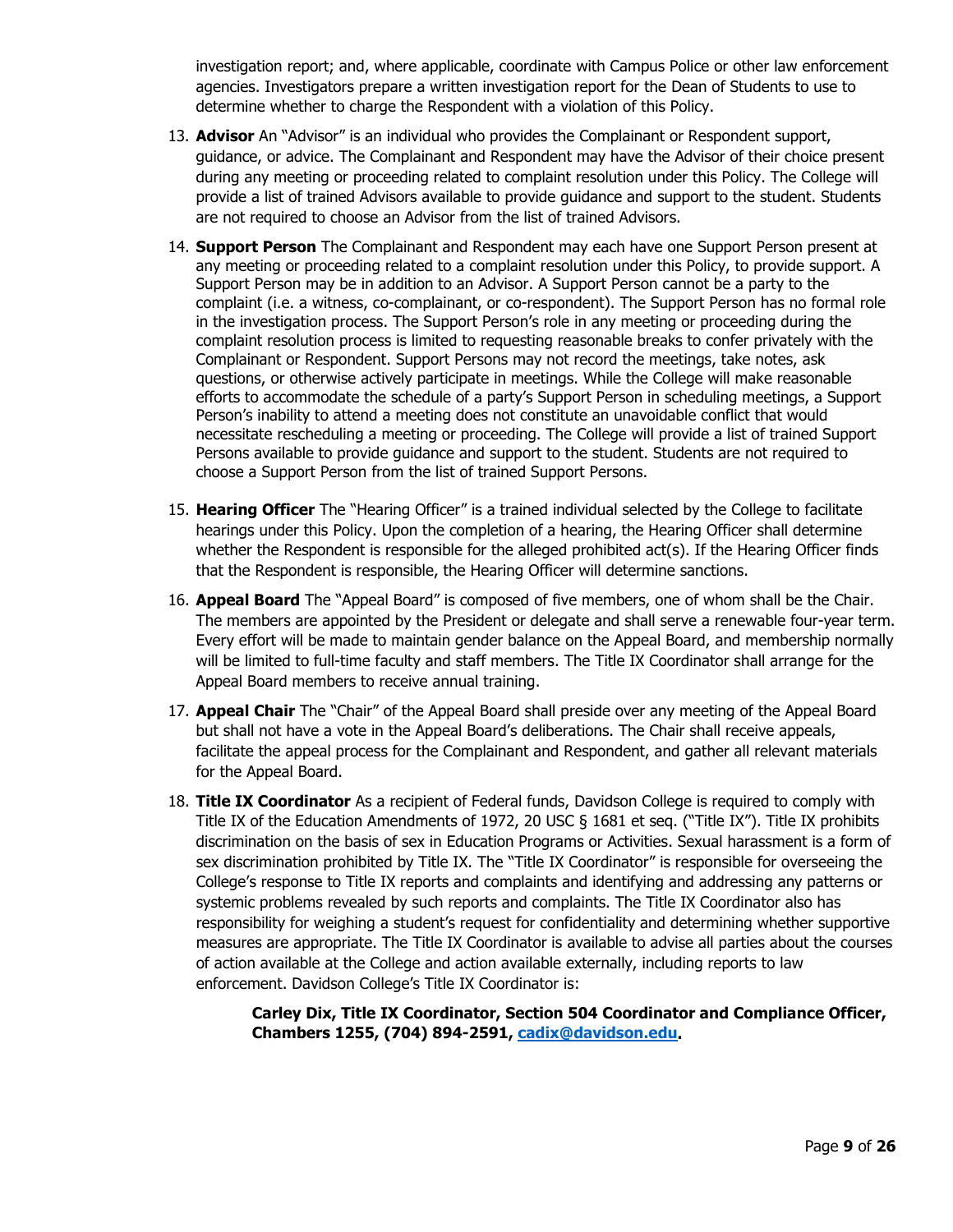# **IV. REPORTING**

Any individual who has been the target of sexual misconduct, relationship abuse and violence, or stalking is strongly encouraged to report the incident.

**How to Report** The College provides the following options for reporting an act of sexual misconduct, relationship abuse and violence, or stalking. You are encouraged to report an incident even if you do not want to file a criminal report or initiate Davidson's internal complaint procedures. By reporting, the College can ensure you have access to counseling services, academic support services, and any other supportive measures that are appropriate. Incident reports also provide information to help the College provide a safe and non-discriminatory environment for all members of the College community.

All non-confidential reports may be reported to the Title IX Coordinator, who will reach out to schedule a meeting with you to review your options and all available resources. The College will limit disclosure of information included in a non-confidential report to those individuals involved in the College's response to the report and to legally required or permitted disclosures. This means only people who need to know will be told.

- 1. **Report to Title IX Coordinator** Davidson College has a designated Title IX Coordinator to oversee compliance with Title IX, which prohibits discrimination on the basis of sex in Education Programs or Activities. Sexual harassment is a form of sex discrimination prohibited by Title IX. All reported incidents of sexual harassment involving students are reviewed by the Title IX Coordinator. The Title IX Coordinator will provide you with a written explanation of your rights and options under this Policy, including resources and services available to you, your option to request assistance or supportive measures, and an explanation of the College's internal complaint resolution procedures. The Title IX Coordinator also will report the alleged incident to Campus Police for Clery Act purposes but may refrain from disclosing personally identifiable information about you to Campus Police at your request.
- 2. **Report to Campus Police** The Davidson College Public Safety Office has staff trained in how to respond to a report of sexual misconduct, relationship abuse and violence, or stalking. If you prefer, you may request to speak to the Interpersonal Violence Officer. Campus Police can assist you with personal safety, seeking medical attention, preserving evidence, or filing a police report. Campus Police also can contact other oncampus and off-campus resources to assist you. Campus Police will record the report for Clery Act purposes but shall do so without disclosing any personally identifiable information about the Complainant. Although the College strongly encourages all members of its community to report violations of this Policy to law enforcement, it is your choice whether or not to make such a report and you have the right to decline involvement with the police.

## **Campus Police Main Office Phone: 704-894-2178**

## **704-892-7773 (24 hour)**

- 3. **Confidential and Protected Resources** Confidential Resources are those required to keep all information disclosed to them confidential within the legal and ethical bounds of their profession. At Davidson College, these individuals include:
	- a. The counselors, doctors, and nurses at Student Health and Well-Being
	- b. The College Chaplains

Reports made to these individuals are strictly confidential and will not be referred to the Title IX Coordinator or Campus Police without your consent.

Protected Resources include the Health Educator. Ordinarily, reports made directly to the Health Educator may be made in confidence, meaning these reports will be shared with the Title IX Coordinator and Campus Police (for Clery Act reporting purposes) without identifying information reported or if the Health Educator determines imminent health or safety concerns outweigh your request to keep the report in confidence.

Protected Resources also include public awareness events such as "Take Back the Night." Information disclosed through a public awareness event is not considered notice of an act described in this Policy.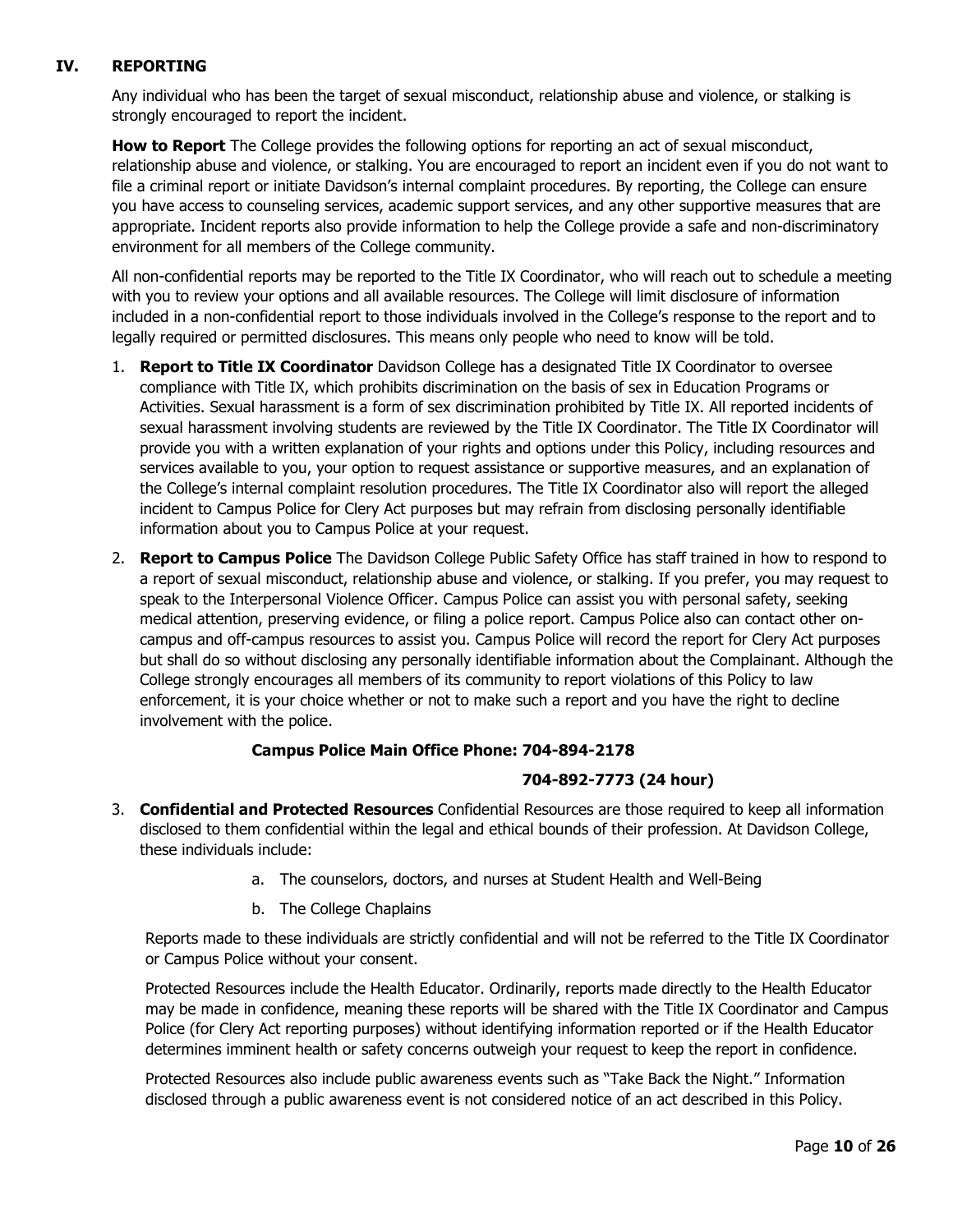**Amnesty Related to Other Policy Violations** To encourage reporting of the acts prohibited by this Policy, the College will not subject an individual who reports an alleged incident of sexual misconduct, relationship abuse and violence, or stalking to disciplinary action for the individual's own minor Policy violation, such as personal consumption of alcohol or drugs, at or near the time of the alleged incident, provided that any such violations did not place the health or safety of any other person at risk. The College may, however, initiate an educational discussion or pursue other educational remedies regarding alcohol or drug use. Further, the College may offer amnesty related to other Policy violations revealed in the process of pursuing a Formal Complaint.

**Options for the Reporting Person ("Complainant")** You are not required to take any action when you report a Policy violation, but if you choose to take action, your options include:

- 1. Filing a criminal report with campus police or local police;
- 2. Filing a Formal Complaint with the Title IX Coordinator requesting that the College initiate its internal complaint procedures;
- 3. Requesting supportive measures (e.g., a no communication order, alteration of class schedules or housing arrangements); and/or
- 4. Accessing available resources, including counseling.

Additional information about **initiating the College's internal complaint procedures** is set forth below.

If you do not want to pursue the College's internal complaint procedures, you may nonetheless:

- 1. Access support resources, such as counseling or, in appropriate cases, academic relief; and/or
- 2. Request supportive measures

## **V. COLLEGE RESPONSE TO REPORTS**

The College is committed to taking appropriate action to resolve incidents of sexual misconduct, relationship abuse and violence, or stalking and to ensure a safe and non-discriminatory environment for all students.

The College will undertake an appropriate inquiry into all reports involving students, regardless of whether the Reporting Party wishes to pursue resolution of any kind. The specific steps in the College's inquiry will vary depending on the nature of the allegations; the information available to the College; whether the Reporting Party elects to pursue criminal charges, files a Formal Complaint, or requests the College not to pursue actions; and other factors. A full investigation occurs only if a Formal Complaint is filed.

As a general rule, the College will not conduct an investigation or take any action without first obtaining the Reporting Party's consent and will conduct any investigation and respond to a report consistent with the Reporting Party's request for confidentiality or request not to pursue action. The College's ability to respond to a report, to prevent its recurrence, or to address its effects may be severely limited if the Reporting Party requests confidentiality, does not provide the name of the Responding Party, or asks that the report not be pursued.

**Requests for Confidentiality** In cases where the Reporting Party requests confidentiality or requests the College not to take any action in response to a report, the Title IX Coordinator or designee will conduct a preliminary assessment into the alleged Policy violation and will balance this request with the College's commitment to providing a safe and non-discriminatory environment to all members of the College community. The Title IX Coordinator or designee will consider many factors when determining whether or not the College can honor the request for confidentiality or no action, including, but not limited to:

- 1. The information provided suggests that the Responding Party has committed prior acts and/or suggests an increased risk that Responding Party will commit additional acts that would violate this Policy or are otherwise violent acts;
- 2. The information provided suggests that the act is part of a larger pattern at a specific location or by a particular group and thus there is an increased risk of future violations of this Policy under similar circumstances;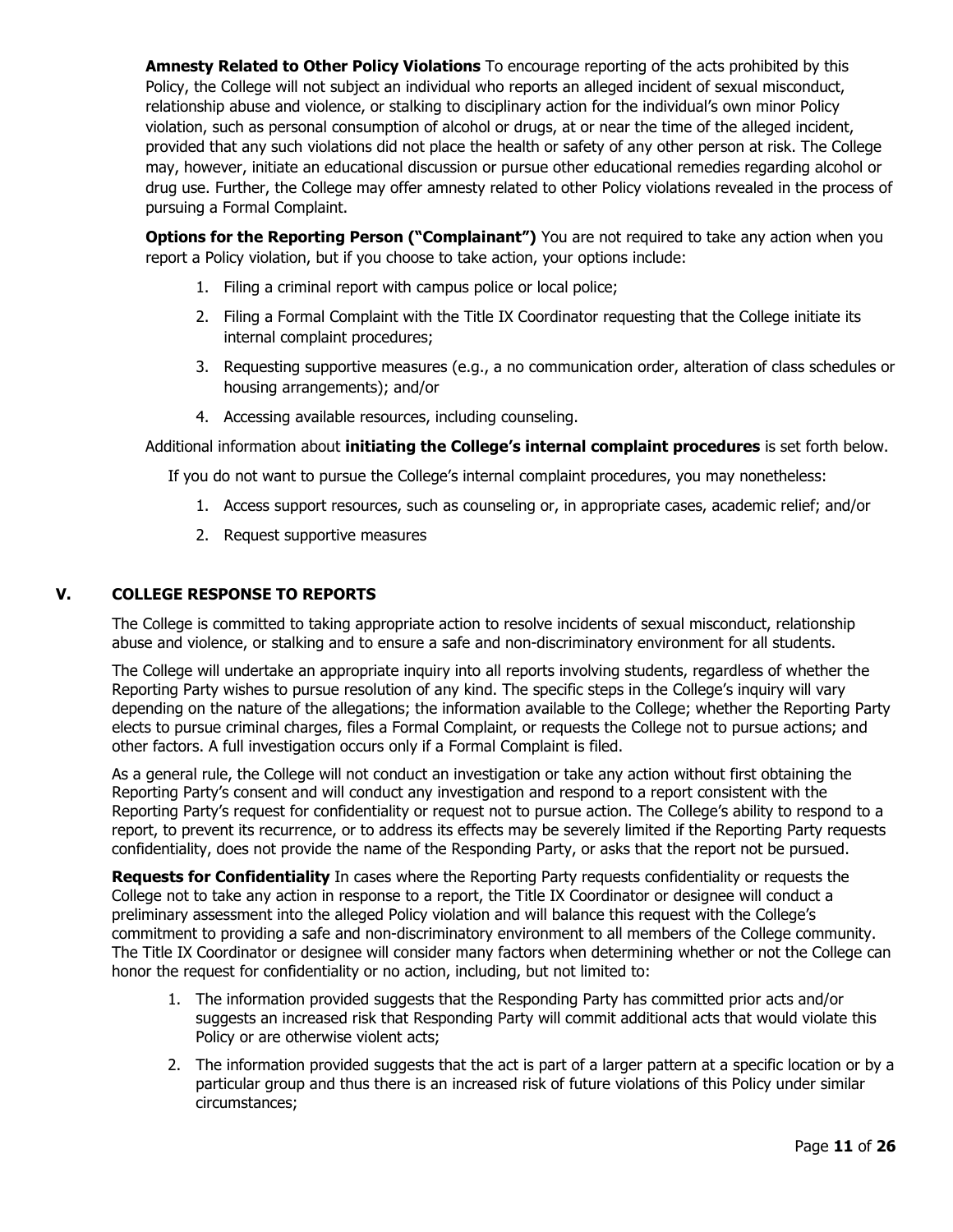- 3. The alleged misconduct was committed by multiple perpetrators;
- 4. The alleged misconduct was perpetrated with a weapon;
- 5. The Reporting Party is a minor;
- 6. The College has other means to obtain relevant evidence (e.g., security camera footage, physical evidence, additional witnesses); and/or
- 7. The facts warrant issuance of a timely warning.

In appropriate cases, the College may be able to take steps to limit the effects of the alleged misconduct and prevent its recurrence that do not involve formal disciplinary action against the Responding Party or reveal the identity of the Reporting Party.

However, the Title IX Coordinator or designee may determine that, in the interest of providing a safe and nondiscriminatory environment, it is necessary for the College to act on information it has received. In that event, the Reporting Party will be informed of this determination before the College takes action in response to the report. The College's response will depend on the circumstances of the report, but could include: filing a Formal Complaint on behalf of the affected individual, in which case the College will be the Complainant.

The College cannot withhold the Reporting Party's name from the Responding Party once the College takes action that affects the Responding Party.

**Supportive Measures** Upon receipt of a report of an alleged Policy violation, the College may determine that supportive measures are necessary to ensure a safe and nondiscriminatory environment for students. Supportive measures may include adjustments and preventative measures. Adjustments are changes made to a Reporting Party's class or work schedule, academics, or housing. Preventative measures may include resources, conversations, and agreements that assist students with working through challenges and preventing future challenges. Adjustments and preventative measures are voluntary and may be modified or discontinued at any time at the request of the Reporting or Responding Party.

Supportive measures are separate from any sanctions the Hearing Officer may impose during complaint resolution procedures and are not disciplinary in nature. They are imposed by the Title IX Coordinator in consultation with the Dean of Students and may be imposed at any time, regardless of whether formal disciplinary action is sought by the Reporting Party or the College. They may be extended beyond and/or imposed after complaint resolution procedures are completed.

**Requests for Supportive Measures** Students seeking the assistance of supportive measures should speak with the Title IX Coordinator, who will evaluate and, if warranted, will coordinate the request. Supportive measures may be requested by both the Reporting and Responding parties.

The specific supportive measures implemented and the process for implementing those measures will vary depending on the facts of each case. The Title IX Coordinator and the Dean of Students will consider, among other factors, the specific needs expressed by the Reporting Party; the severity or pervasiveness of the allegations; any continuing effects on the Reporting Party; whether the actions requested will be unreasonably burdensome on the Responding Party, and whether the Reporting Party and Responding Party share the same residence hall, class, or on-campus job location.

#### **Supportive Measure Options**

## **Possible adjustments:**

- 1. Alteration of class schedules
- 2. Alteration of on-campus housing arrangements
- 3. Removal from on-campus housing
- 4. Changing work schedules or job assignments
- 5. Rescheduling of exams, papers, or other assignments
- 6. Taking an incomplete in a class
- 7. Authorized withdrawal from a class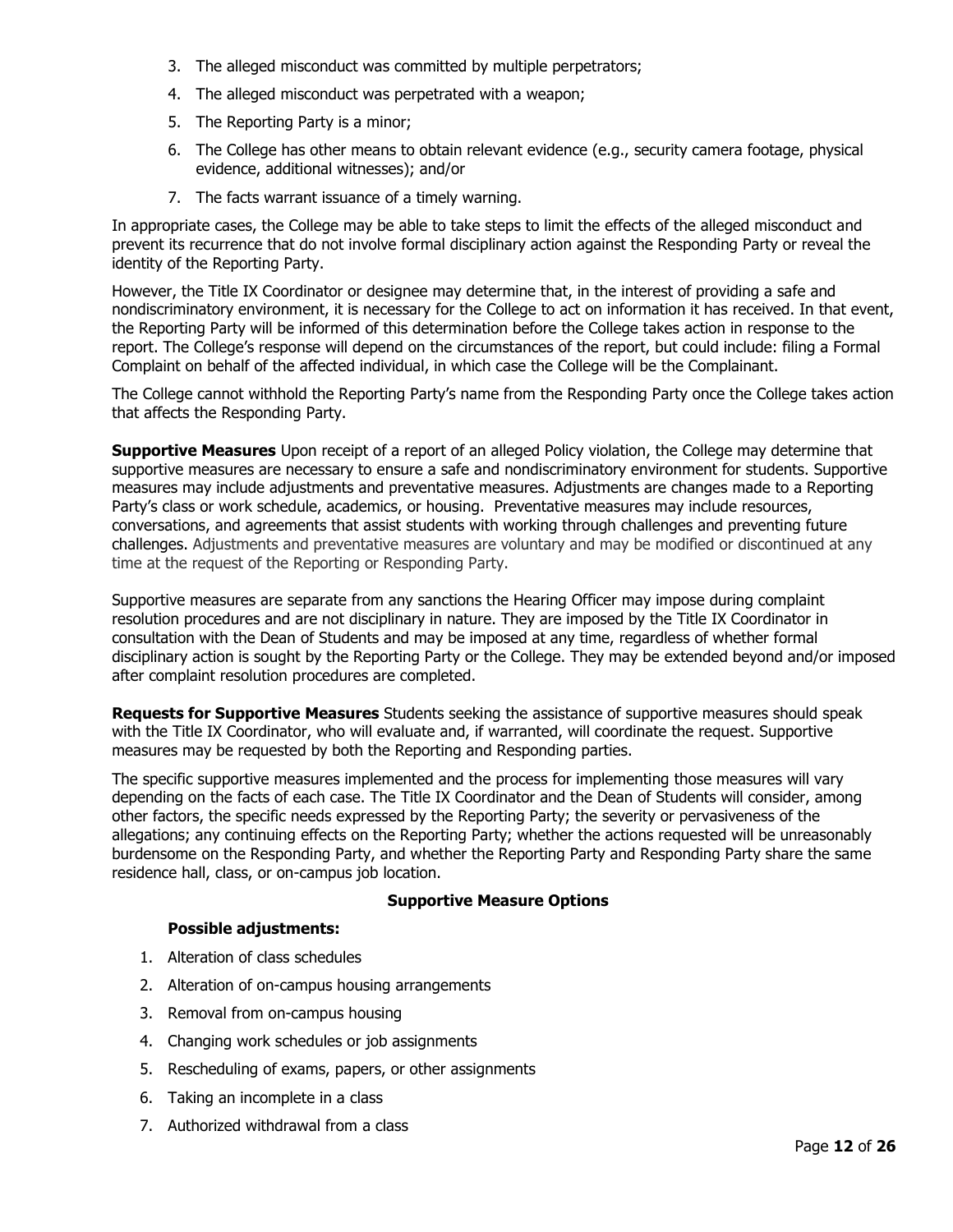- 8. Alternative course completion options
- 9. Voluntary leave of absence
- 10. Access to counseling services
- 11. Providing an escort to ensure safe movement between classes and activities
- 12. Providing academic support services
- 13. Any other remedy that can be tailored to the involved individuals to achieve the goals of this Policy

#### **Possible preventative measures**

- 1. Conflict Coaching Students may seek guidance and resources from the Title IX Coordinator or trained staff person to navigate conflict productively and independently.
- 2. No Communication Order A No Communication Order is an order sent to both the Reporting Party and Responding Party by the Dean of Students Office restricting the parties from communicating with each other through any format. This order does not require that parties leave physical spaces on campus if the other person is present. The order only requires that parties refrain from communicating with each other. Failure to abide by a No Communication Order may be a violation of the Code of Responsibility and will be referred to the Dean of Students for further review.
- 3. Shared Expectations Agreement A Shared Expectations Agreement is a voluntary agreement between two students specifying how the Reporting Party and Responding Party will navigate certain areas, organizations, or activities on campus. Shared Expectations Agreements may be put in place after the issuing of a No Communication Order. Shared Expectations Agreements are facilitated by the Title IX Coordinator. Before an agreement is finalized the Title IX Coordinator must speak with the Responding Party to understand how the Responding Party engages with that area, organization, or activity in order to determine if it is reasonable to restrict the Responding Party's access. Requests or agreements that are unreasonably burdensome on either party will not be approved by the Title IX Coordinator. Additions and edits to the Shared Expectations Agreement may be requested by either party. Shared Expectation Agreements are agreements between two students, therefore, failure to abide by a No Contact Agreement may result in a renegotiation of the agreement or referral to the Dean of Students Office if actions violated the No Communication Order. Failure to abide by aspects of a Shared Expectation Agreement that are not part of a No Communication Order will not be referred to the Dean of Students Office.
- 4. Educational Discussion Educational discussions are a meeting with the Title IX Coordinator or Dean of Students Office to discuss behavior concerns that have been reported to the Title IX Coordinator in which the Reporting Party has requested educational intervention. The purpose of the meeting is to provide the Responding Party with information and guidance allowing the Responding Party to move forward positively with individually identified support and resources.

**Reporting Violations of Supportive Measures** All individuals are encouraged to report concerns about failure of another individual to abide by restrictions imposed by a supportive measure. Failure to abide by restrictions imposed by a supportive measure may be a violation of the Code of Responsibility.

## **VI. FORMAL COMPLAINT RESOLUTION PROCESS**

**Filing a Formal Complaint** To initiate the College's internal complaint procedures, the Complainant must file a Formal Complaint with the Title IX Coordinator. A Formal Complaint must include, at a minimum, the time, place, and type of Prohibited Act(s) alleged, a summary of the alleged incident(s), and the name of the Respondent.

**Who May File** Any individual may file a Formal Complaint against a student for an alleged violation of this Policy. In the event the Title IX Coordinator determines the College must file a Formal Complaint on behalf of an affected individual who has requested confidentiality or is otherwise unable or unwilling to participate in the process, the College shall be the Complainant and the affected individual shall be considered a witness. The affected individual will be entitled to receive all notifications due to a Complainant under this Policy, including notifications regarding the outcome of the complaint resolution procedures.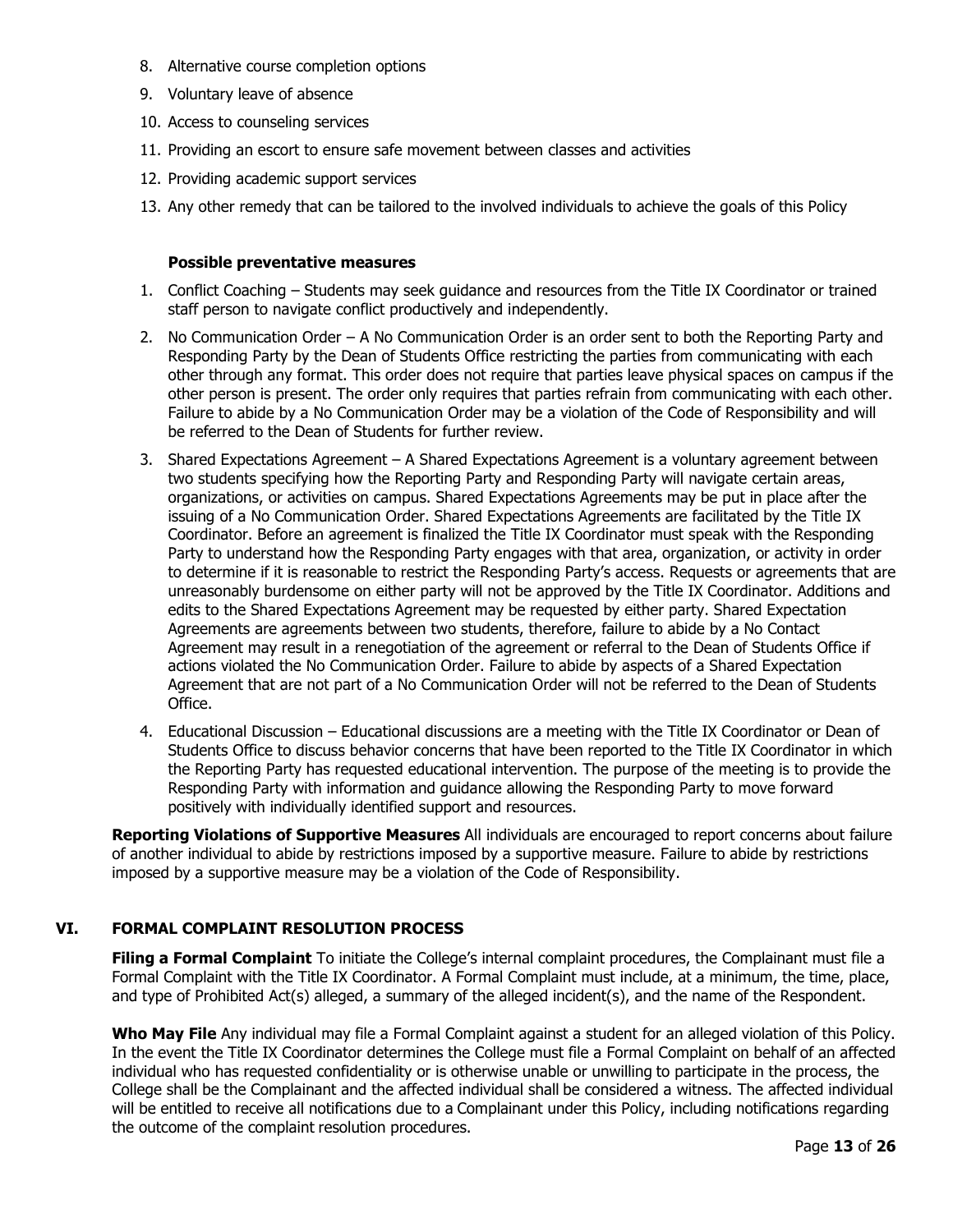**Review of Complaint** Upon receipt of a Formal Complaint, the Title IX Coordinator will first determine whether the allegations in the Formal Complaint, if proven, would constitute a violation of Section A of this Policy. Section A encompasses definitions of charges as stated by Title IX of the Education Amendments Act. The Title IX Coordinator will review the complaint for the following requirements:

- 1. If proven would the conduct alleged in the Formal Complaint constitute a prohibited act under this policy;
- 2. Was the Complainant, at the time of filing a Formal Complaint, participating in or attempting to participate in the Education Programs or Activities of Davidson College;
- 3. Did the conduct occur in a Davidson College Program or Activity;
- 4. Did the conduct occur between parties while in the United States.

If the conduct does not meet the above requirements the Title IX Coordinator will dismiss the Formal Complaint under Section A. Dismissal of a Formal Complaint may be appealed (See IX. Appeals). Written appeals must be sent to the Chair of the Appeal Board within five (5) days of receiving the notice of dismissal.

Such a dismissal does not preclude action under Section B of this policy. Section B encompasses definitions of prohibited conduct as stated by the Davidson College Sexual Misconduct Policy. The Title IX Coordinator will then determine whether the allegations in the Formal Complaint, if proven, would constitute a violation of Section B of this Policy. If not, the Title IX Coordinator will dismiss the complaint and no further action will be taken on the allegations through the College's Formal Complaint procedures.

**Notice of Investigation** If the allegations would constitute a violation of Section A or Section B of this Policy, then the Title IX Coordinator shall prepare a written Notice of Investigation which will include: the nature, time, and place of the alleged violations (including the specific prohibited acts alleged), the name and contact information of the Investigator(s), a statement regarding confidentiality of the process, and a statement on how the Policy prohibits retaliation. The Title IX Coordinator will provide both Complainant and Respondent with the written Notice of Investigation and will also provide the parties with a copy of this Policy, and a list of trained Advisors.

**Role of an Advisor** The Complainant and Respondent may have the Advisor of their choice present during any meeting or proceeding related to complaint resolution procedures under this Policy, including meetings related to investigation of the Formal Complaint. The Advisor's role is to provide support, guidance, or advice to Complainant or Respondent. Notices and information related to complaint resolution under this Policy will be provided to the parties and their Advisors. Advisors are required to keep such materials confidential unless the Advisor is otherwise authorized to disclose the information contained therein.

The Advisor has no formal role in the investigation process. The Advisor's role in any meeting during the investigation is limited to requesting reasonable breaks to confer privately with the advisee. Advisors may not record the meetings, take notes, ask questions, or otherwise actively participate in meetings.

While the College will make reasonable efforts to accommodate the schedule of a party's Advisor in scheduling meetings, an Advisor's inability to attend a meeting does not constitute an unavoidable conflict that would necessitate rescheduling a meeting or proceeding.

The College will provide a list of trained Advisors available to provide assistance and support to the student. Students are not required to choose an Advisor from the list of trained Advisors. Parties must provide the Title IX Coordinator with notice of the identity of their Advisor of choice prior to the Advisor attending a meeting or proceeding under this Policy, at least one (1) day in advance.

## **FORMAL RESOLUTION OPTIONS**

#### **A. Respondent Acceptance of Responsibility**

The Respondent may choose to accept responsibility for the alleged violation prior to or during the course of an investigation. If the Respondent chooses this option, the Respondent must submit a written statement accepting responsibility for the alleged violation and waiving all rights to an investigation, determination of responsibility by the Hearing Officer, and appeal on the ground of procedural error. In such cases, the Dean of Students, in consultation with the Title IX Coordinator, will determine the sanction(s) and will notify Respondent.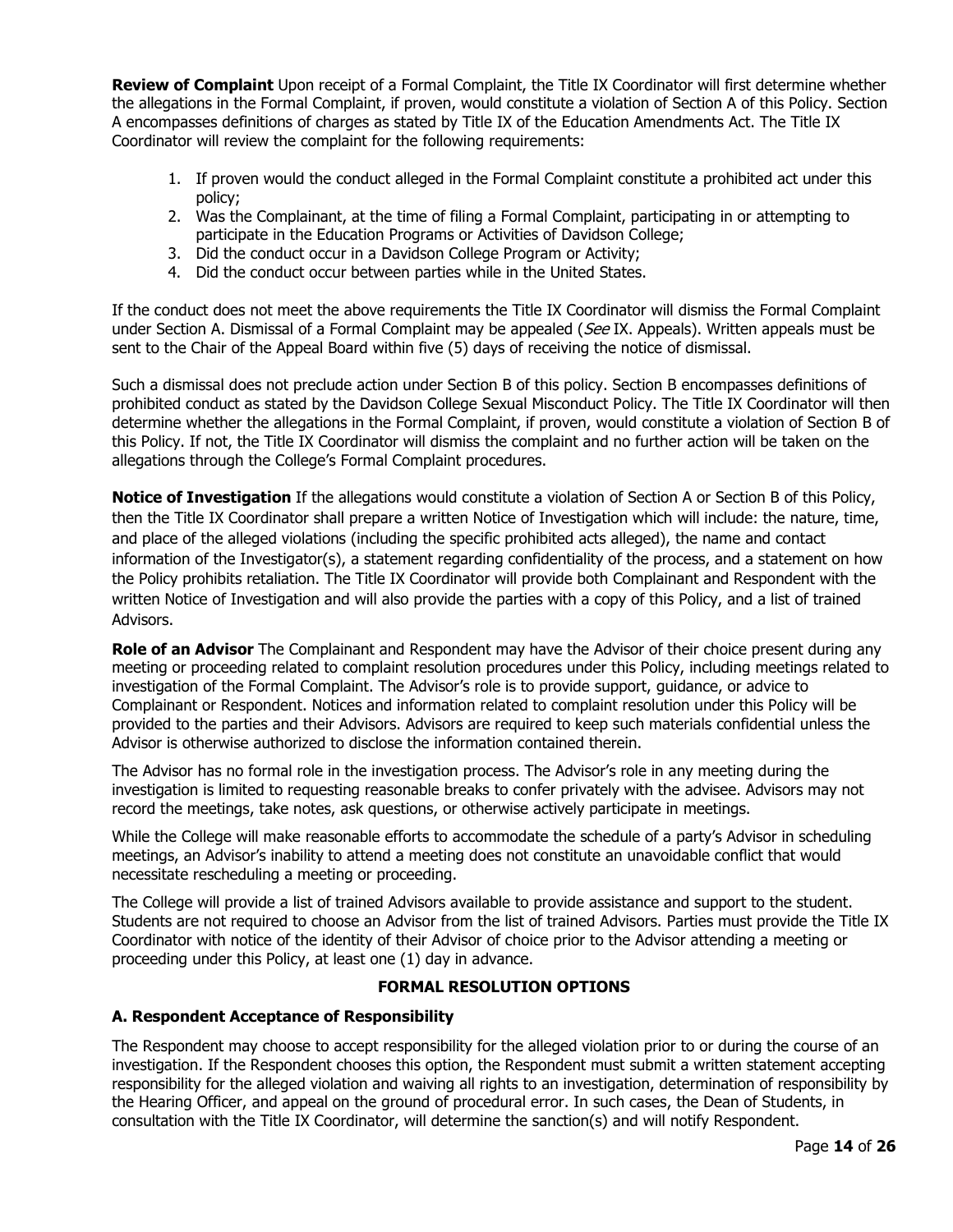# **B. Adaptable Resolution**

Adaptable resolution is a voluntary, structured process that facilitates communication between a Complainant and Respondent (in person or via shuttle negotiation) with the goal of addressing prohibited conduct through a resolution agreement agreed to by both parties. The format of adaptable resolution is tailored to meet the needs of the Complainant and Respondent. Adaptable resolution allows parties to create an agreement that meets the interests of both parties based on the harm experienced without formal disciplinary action against the Respondent. The time frame for completion of adaptable resolution will vary based on the issues that need to be addressed by the parties and the format that parties have chosen. The College will attempt to complete an adaptable resolution within thirty (30) days of the parties agreeing to engage in an adaptable resolution process.

Adaptable resolution for Formal Complaints is available only in appropriate cases. The Title IX Coordinator has the discretion to determine if it is appropriate to use an adaptable resolution for a sexual misconduct complaint. The complaint will be resolved by the Title IX coordinator or a trained individual appointed by the Title IX Coordinator. If the Title IX Coordinator believes that they or the trained individual cannot fairly facilitate the process due to bias or a conflict of interest, the Title IX Coordinator will appoint another trained individual. Complainant and Respondent may report any concerns about bias or conflict of interest to the Title IX Coordinator who will determine whether another trained individual should be assigned.

Requirements for Participation in an Adaptable Resolution Process:

- 1. Both Complainant and Respondent must consent in writing to engage in adaptable resolution, and either party may end the adaptable resolution process at any time, for any reason, prior to the signing of a resolution agreement.
- 2. Complainant and Respondent must agree that information learned and utilized by and between parties during an adaptable resolution process may not be used in any other College process including a formal sexual misconduct investigation.
- 3. If parties are unable to reach a resolution, the matter will be referred to investigation and adjudication of the Formal Complaint unless the complaint is withdrawn or dismissed.
- 4. If the adaptable resolution process results in a resolution agreed to by the parties and the Title IX Coordinator finds the resolution to be appropriate under the circumstances, the parties will sign the agreement, the agreement will be finally dispositive of the complaint, and the Formal Complaint will be closed.

#### **Adaptable Resolution Process**

The Title IX Coordinator will attempt to facilitate the parties' resolution to the complaint. The Title IX Coordinator will meet with each party to determine what information, resources, and support each party requires to participate in an adaptable resolution. Neither the College nor the other party may pressure the Complainant or Respondent into participating in adaptable resolution or a specific adaptable resolution format. Complainant and Respondent may have an Advisor present at any meetings related to the adaptable resolution process.

After both the Complainant and Respondent have met with the Title IX Coordinator to review the adaptable resolution process and discuss their options, the Complainant and Respondent may voluntarily consent to participate in adaptable resolution. The Complainant and Respondent must agree on the process option that best meets their needs and resolution goals. Parties may choose one or more of the following options:

- 1. **Shuttle Negotiation** In a shuttle negotiation, the facilitator shuttles between parties to assist in negotiating an agreement. This process allows parties the space to discuss concerns, address conflict, and share their perspective without having to directly interact with each other.
- 2. **Facilitated Dialogue** The purpose of a facilitated dialogue is to provide a space where parties can share their perspectives in structured manner with the assistance of a trained facilitator. Parties may engage in a facilitated dialogue with the intent of working towards an agreement, but this is not a required outcome.

#### **Adaptable Resolution Agreement**

Measures that may be agreed to through a resolution process include: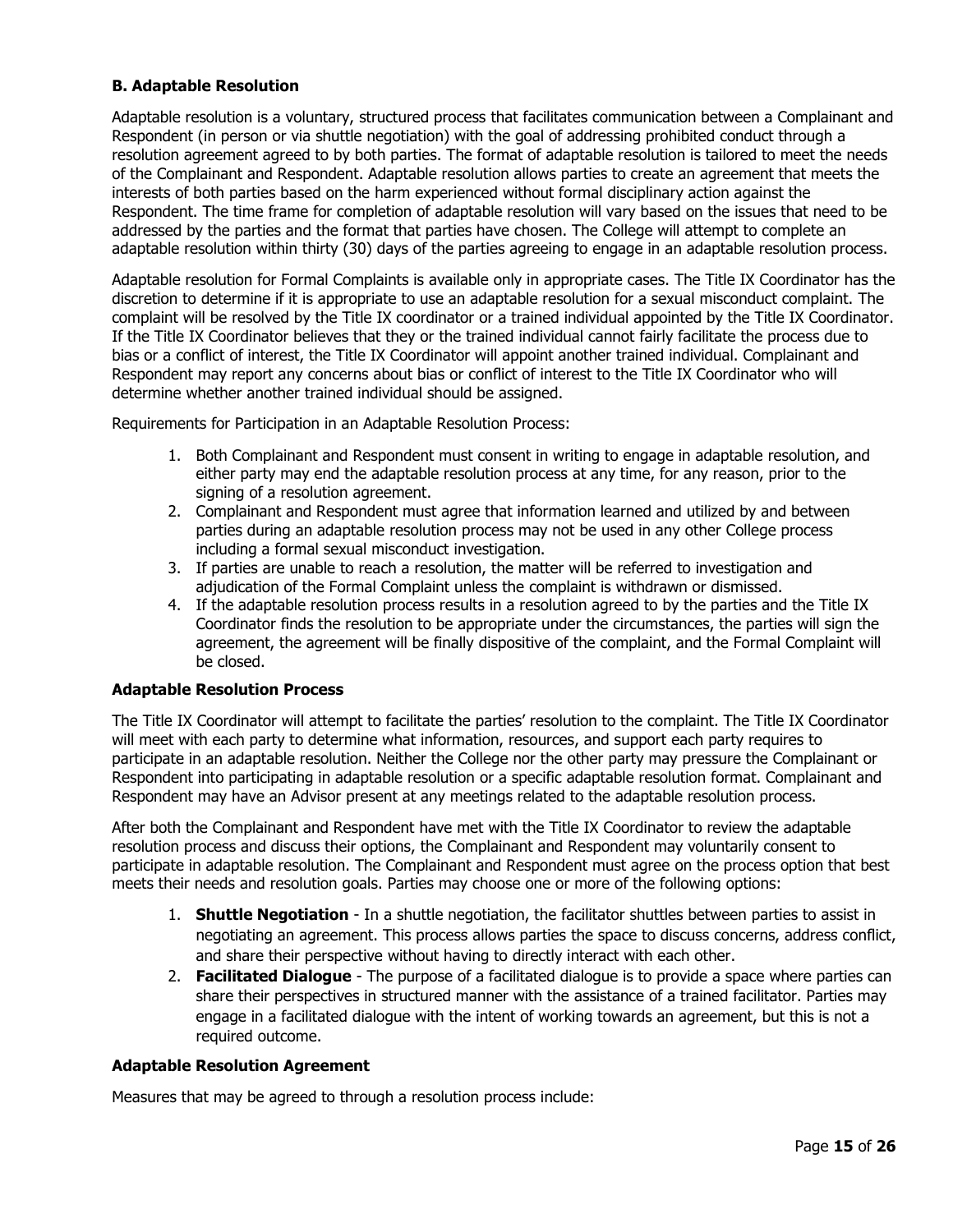- Training and education for the Respondent;
- Referral to substance abuse counseling;
- Alterations to campus class or work schedules;<br>• Education plan for Respondent including schedi
- Education plan for Respondent including scheduled meetings with appropriate campus resources;
- Restriction from participation in certain clubs, organizations, athletics or College events;
- Respondent taking a personal leave from the College for a semester or more;
- Any other appropriate measures agreed to by the parties.

When the parties have determined the measures that will make up their resolution agreement, the Title IX Coordinator will review the agreement to determine whether the agreement is consistent with the College's Sexual Misconduct Policy.

Once the agreement has been reviewed and approved by all parties, the agreement will be finalized, and the Formal Complaint will be resolved. Once finalized, the Respondent is required to comply with the agreement and complete any actions required within the time period specified by the agreement. The complaint will be closed when the Respondent completes all actions stated within the agreement. If the Respondent does not complete all actions stated within the agreement, the original Formal Complaint may move forward with investigation and adjudication of the Formal Complaint. In addition, if the Respondent does not comply with restrictions stated in the agreement, the Respondent will be referred to the Dean of Students to determine if there has been a violation of the Code of Responsibility.

If no agreement is reached or the parties are unable to create an agreement that is consistent with the College's Sexual Misconduct policy, the Title IX Coordinator will refer the matter to investigation and adjudication of the Formal Complaint unless the complaint is withdrawn.

#### **C. Formal Resolution**

#### **Investigation into a Formal Complaint**

**1. Investigators** Investigators are individuals who have received specialized training in conducting sexual misconduct investigations. Investigators are neutral fact finders who, during the course of the investigation, typically conduct interviews with the Complainant, the Respondent, and third-party witnesses; gather any physical or electronic records or documents to be included in an investigation report; and, where applicable, coordinate with Campus Police or other law enforcement agencies. Investigators prepare a written investigation report for the Dean of Students who will then make a determination about whether to proceed with adjudicating the alleged policy violations.

Investigators are authorized to contact any relevant individuals and to access any relevant records not otherwise prohibited by legal protections of privilege or confidentiality.

Depending on the circumstances, the Title IX Coordinator may appoint a single Investigator or a team of Investigators to conduct the investigation. The Title IX Coordinator may appoint trained staff members or an external Investigator to serve as Investigators. An external Investigator may be appointed in the event that there are insufficient staff resources to investigate a complaint, there is a legitimate conflict of interest between the available staff Investigators and a party to the complaint, the complaint is particularly complex, or in any other case that the Title IX Coordinator, in their discretion, deems it advisable.

- **2. Investigation Timeframe** The length of the investigation depends on the circumstances of each case, but the College will make every effort to complete an investigation in thirty (30) days.
- **3. Investigation Procedures** The investigation will be conducted in a prompt, fair, thorough, and impartial manner. The investigation will be free from presumptions of conduct or responsibility for either party. At a minimum, it will include obtaining information from the Complainant and Respondent and pertinent witnesses and soliciting and reviewing documentation relevant to the investigation including available police reports.

The Complainant and Respondent will be asked to identify all information they would like the Investigator to review, including any witnesses they would like to be interviewed. Complainant and Respondent must identify all witnesses during the investigation process. Parties will be not be able to present information from witnesses during the hearing, if those witnesses were not identified and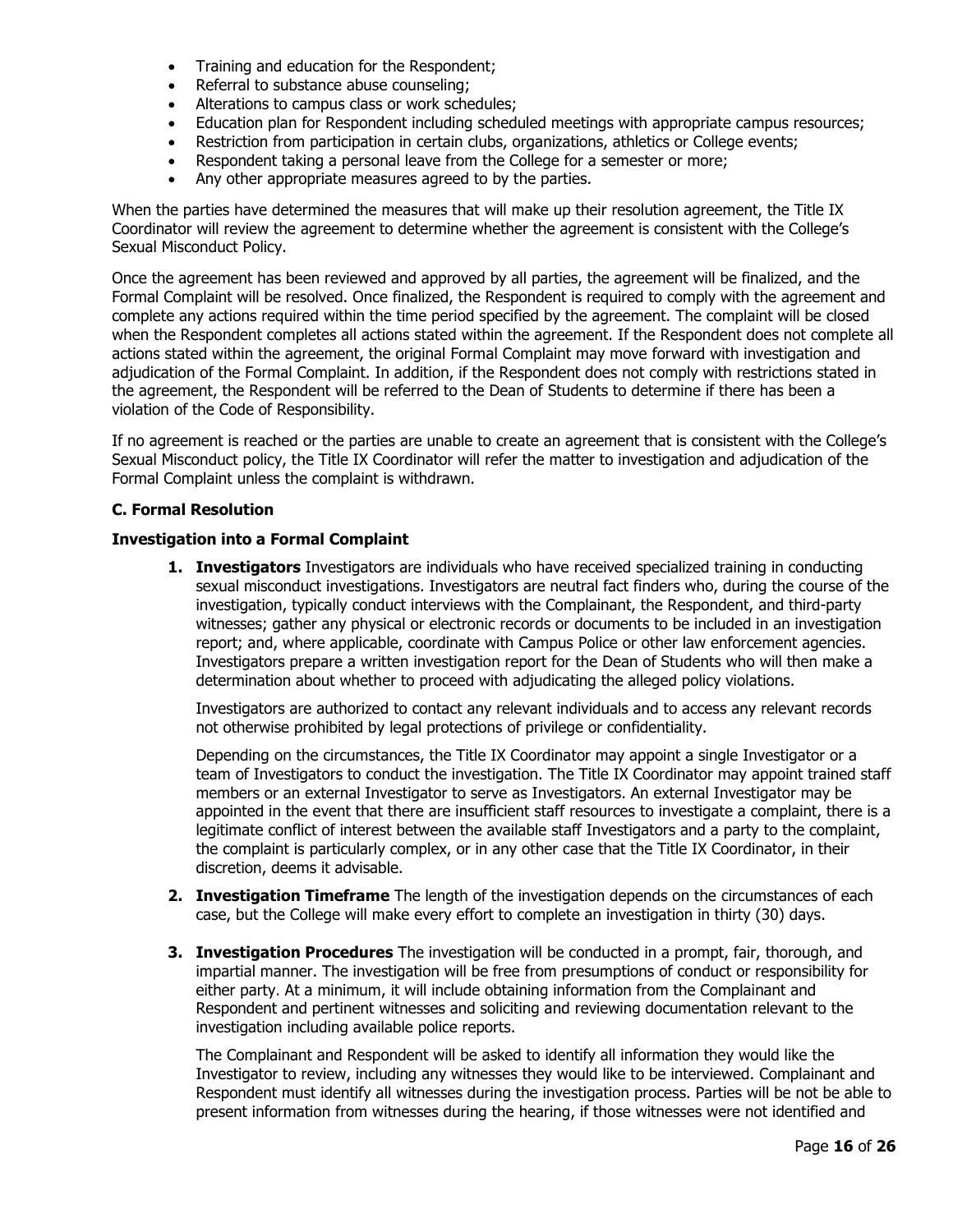interviewed or did not provide a written statement during the investigation process. Decisions about interviews and collection and evaluation of information are at the discretion of the Investigator. The Investigator may need to interview the Complainant and Respondent multiple times during the Investigation.

- **4. Investigation Report** The Investigator will prepare a written investigation report, including as exhibits any relevant documentation. The Investigator shall submit the investigation report and exhibits to the Title IX Coordinator for review. The Title IX Coordinator will redact (remove) the following information from the investigation report and exhibits:
	- a. Irrelevant information concerning sexual history, unrelated sexual activity, character, or incidents not directly related to the complaint (subject to the Title IX Coordinator's determination that the information demonstrates a pattern of behavior);
	- b. Information that violates an individual's privacy rights or that constitutes an unwarranted invasion of privacy; or
	- c. Information related to the longer-term impact of the alleged incident on Complainant or Respondent (which may be submitted as a separate impact or mitigation statement.)
- **5. Notice to Proceed and Option for Resolution Agreement** At the conclusion of the investigation, the Title IX Coordinator will issue a written Notice to Proceed to Complainant and Respondent. Where warranted, the Notice to Proceed will include any additions or revisions to the Policy violations alleged based on information gathered in the investigation. In rare circumstances, when the investigation finds no factual basis for the allegation, the Title IX Coordinator may dismiss the allegations prior to resolution by the Hearing Officer and shall notify Complainant and Respondent of the dismissal in writing. Parties may appeal this dismissal. The appeal must be sent to the Chair of the Appeal Board within five (5) days of receiving the notice of dismissal.
- **6. Review and Response to Investigation Report** Upon receipt of the Notice to Proceed, the Title IX Coordinator shall provide the Complainant, Respondent, and their Advisors access to the investigation information. The parties may not make copies or take photographs of the information. The parties and their Advisors will have access to the information for ten (10) days. If the parties wish to respond to the information provided, they must send a written response to the Investigator(s) by the end of the 10-day review period. If new and relevant information is submitted during this review and response period, it will be shared with the Complainant and Respondent and each will have an opportunity to respond to the new information via the Investigator(s) within a time frame determined by the Title IX Coordinator. If the written reports of the parties' responses include information deemed by the Title IX Coordinator to be irrelevant or immaterial, the Title IX Coordinator shall redact (remove) the irrelevant or immaterial information prior to permitting the other party to access the information.

Following the review and response period (typically within three (3) days after its conclusion), the Title IX Coordinator will issue the final investigation packet, comprising the investigation report and any exhibits thereto; the written reports of the parties' responses, if any; written notices to the parties (notice of investigation, notice upon conclusion of investigation); and the Formal Complaint, to the Hearing Officer.

The Title IX Coordinator shall notify the Complainant and Respondent when the final investigation packet has been issued to the Hearing Officer and shall arrange for the Complainant and Respondent to access the information. The Complainant, Respondent and their Advisors will have at least ten (10) days, before the scheduled complaint hearing, to review the final investigation packet. The parties may not make copies or take photographs of the information.

#### **Formal Resolution Procedures**

**1. Review of Final Investigation Packet** The Hearing Officer will review the final investigation packet and may request any additional relevant information from the Investigator or the parties before scheduling a hearing. The parties will have the opportunity to access any such requests for additional relevant information and any information produced in response to such requests prior to complaint hearing. The parties will have at least ten (10) days to review the final investigation packet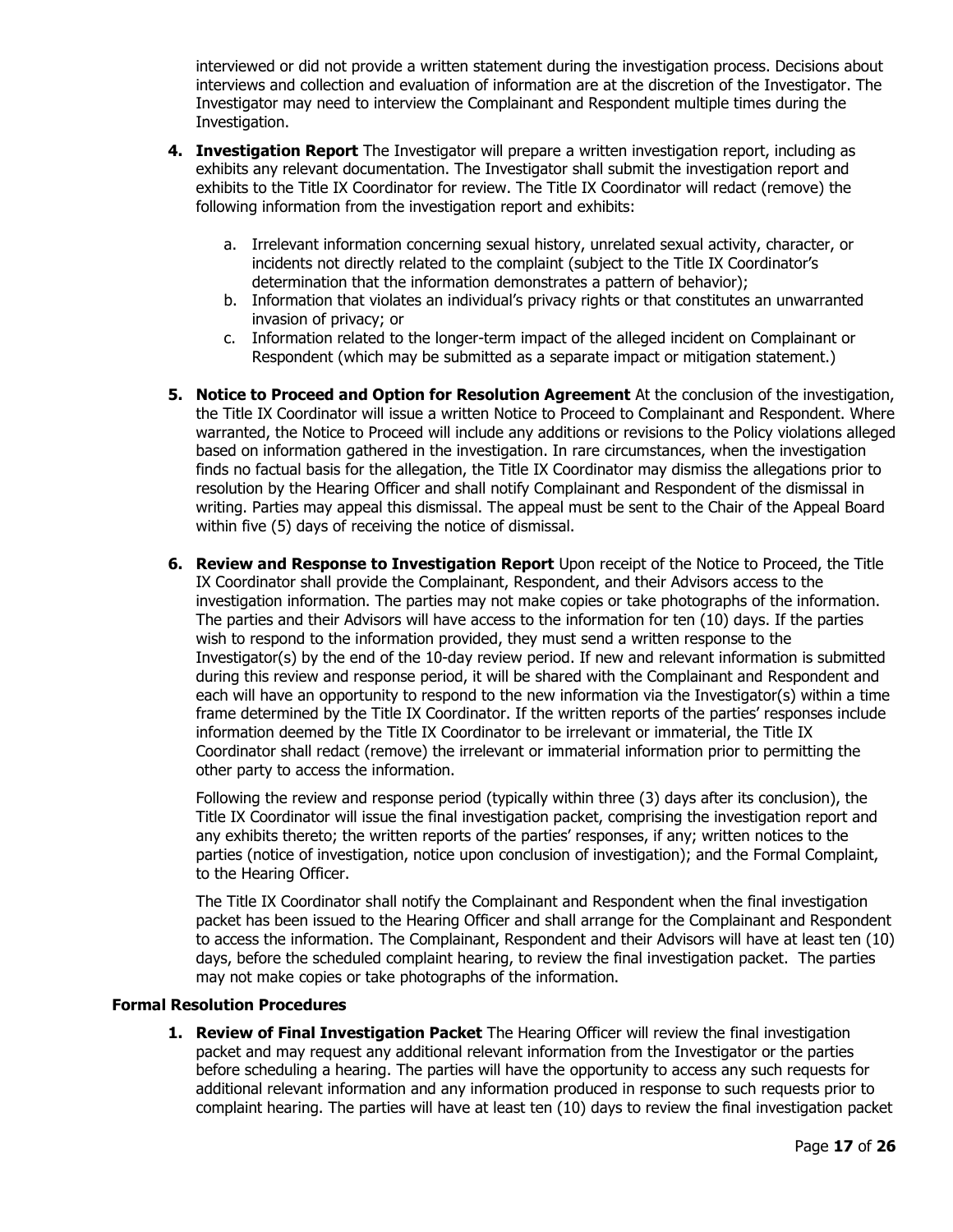before the scheduled hearing. The parties may not make copies or take photographs of the additional relevant information.

- **2. Impact Statement and Mitigation Statement** The Complainant has an opportunity to submit a written impact statement, and the Respondent has an opportunity to submit a written statement in mitigation or extenuation. These statements shall not exceed two (2) pages and should be submitted to the Title IX Coordinator no later than ten (10) days after the Title IX Coordinator issued the final investigation packet. These statements would only be reviewed by the Hearing Officer and made part of the record if the Hearing Officer determines that a Policy violation occurred. In that event, the statements would be reviewed by the Hearing Officer in determining sanctions as described below. If either the impact statement or mitigation statement include information deemed by the Title IX Coordinator to be irrelevant or immaterial, the Title IX Coordinator shall redact (remove) the irrelevant information prior to distributing to the Hearing Officer. Specifically, the Title IX Coordinator shall redact:
	- a. Irrelevant information concerning sexual history, unrelated sexual activity, character, or incidents not directly related to the complaint (subject to the Title IX Coordinator's determination that the information demonstrates a pattern of behavior); or
	- b. Information that violates an individual's privacy right or that constitutes an unwarranted invasion of privacy.
- **3. Hearing** The Hearing Officer will schedule a live hearing. Live hearings include hearings conducted in-person or via video technology such as Zoom. If the Complainant and Respondent request to participate in the live hearing via alternative arrangements, the Hearing Officer will arrange for the parties to participate in the hearing outside the presence of the other party (e.g., by using a room divider, using separate conference rooms, using video technology such as Zoom).

The Hearing Officer will not receive new evidence, that was not previously included in the report, during the hearing. During the hearing, the Hearing Officer may ask questions of the Complainant, Respondent, witnesses or the Investigator(s). In addition, the Advisors of the Complainant and Respondent may ask the other party and any witnesses relevant questions and follow-up questions (this practice is also known as cross-examination). Only relevant questions may be posed by the party's Advisors. The Hearing Officer will determine if a question is relevant before the Complainant, Respondent, or witness answers a question. If the Hearing Officer determines that a question is irrelevant, they will provide concurrent reasoning regarding why the question has been excluded.

The Hearing Officer will make all determinations regarding credibility and weight of evidence, based solely on the available evidence provided through the investigation and hearing when making a final determination of responsibility. No party or witness is required to attend the hearing, provide testimony, or submit to cross-examination. The Hearing Officer will not draw an inference regarding responsibility based solely on a party's or witness's absence from the live hearing or refusal to provide testimony or submit to cross-examination or other questions. If a party or witness does not attend the hearing, provide testimony, or answer certain questions, any information previously provided by that party or witness will still remain in the investigation report. The College will make reasonable efforts to accommodate the availability of a party's witnesses when scheduling the hearing date. However, if after reasonable efforts have been made, a witness is unable to attend the hearing, this does not constitute an unavoidable conflict that would necessitate postponing the hearing.

If either Complainant or Respondent does not appear at the hearing, after confirmation by the Hearing Officer that the party was duly notified of the date and time of the hearing, the hearing will proceed and the party who failed to appear will be deemed to have waived the right to timely and equal access to information from the hearing that the Hearing Officer uses to make a determination. A Complainant or Respondent may have their Advisor present at the hearing, even if the party does not attend.

**Role of Advisors** Advisors will consult with the Complaint and Respondent to determine what questions the Complainant and Respondent have for the other party and any witnesses. The Complainant and Respondent may not directly ask questions during the hearing. Questions may only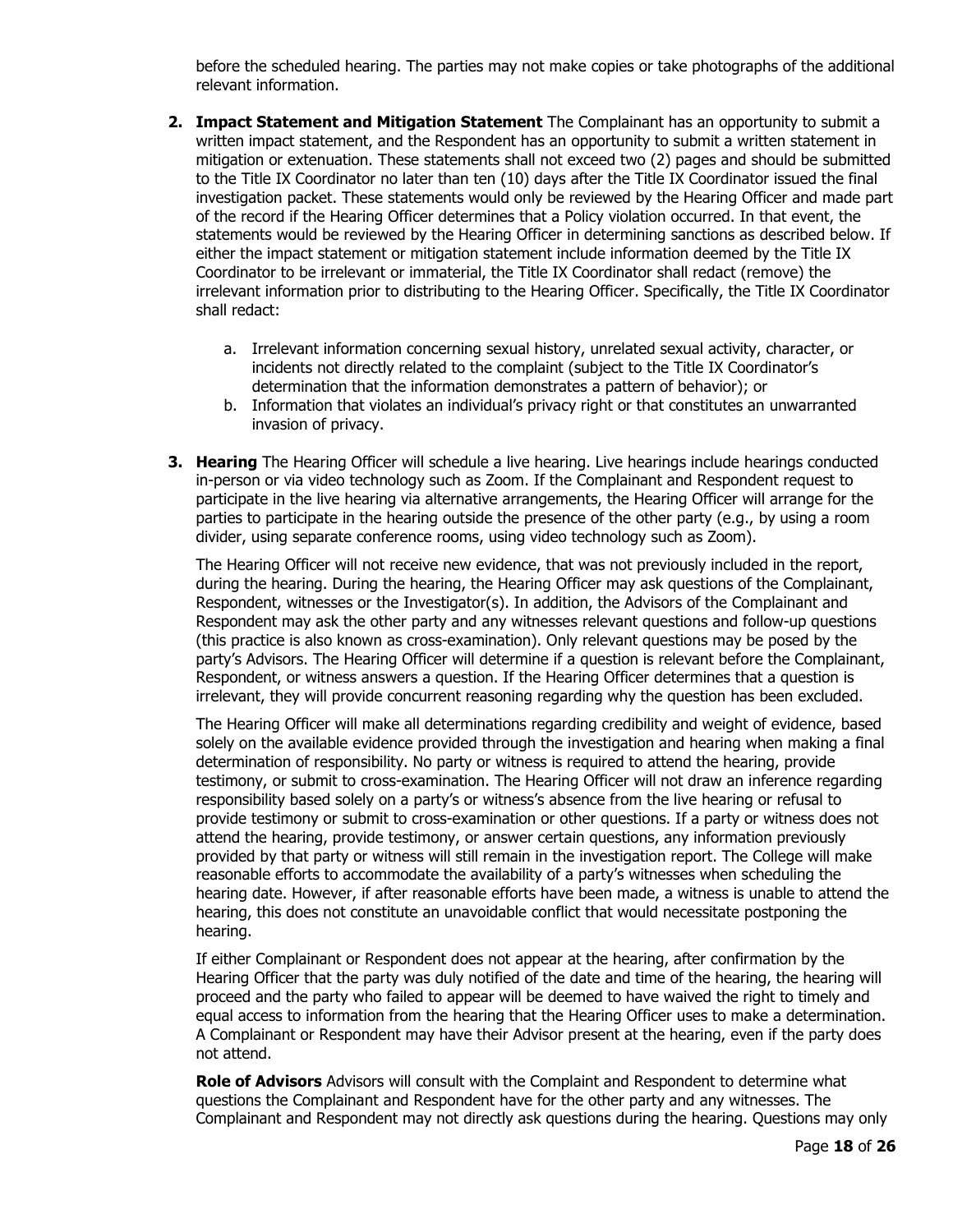be posed by Advisors. If a party does not have an Advisor at the hearing, the College will select a trained Advisor to conduct cross-examination on behalf of that party.

**Determination of Responsibility** The Hearing Officer will apply a clear and convincing evidence standard when arriving at a determination of whether a Policy violation occurred. The Hearing Officer will base the determination solely on information presented as part of the complaint resolution process. The Hearing will exclude from consideration information in statements made by parties or witnesses who declined to be questioned during the hearing. The Hearing Officer will not base determinations of responsibility solely on a party's or witness's absence from the live hearing or refusal to answer cross-examination or other questions.

**4. Imposition of Sanctions** If the Hearing Officer determines a Policy violation occurred, the Hearing Officer will impose sanctions and in determining sanctions, the Hearing Officer will attempt to fairly fit the sanction to the violation seen in total context. For example, a fairly severe sanction might appropriately be imposed for a relatively minor violation which has been persistently repeated despite formal warning, while a relatively minor sanction might appropriately be imposed for a serious violation when substantial extenuation is shown.

Prior to making a determination on sanctions, the Title IX Coordinator shall distribute to the Hearing Officer:

- a. Any written impact statement or mitigation statement; and
- b. Any items from the Respondent's files deemed appropriate by the Dean of Students for the Hearing Officer's consideration of the appropriate sanction(s), if any, to be imposed. These items could include, but not be limited to:
	- i. Disciplinary records;
	- ii. Criminal records;
	- iii. Police reports; and/or
	- iv. Supportive measures imposed.
- **5. Notice of Action** The Title IX Coordinator shall distribute to the Respondent a notice of the Hearing Officer's determination of whether a Policy violation occurred (including the specific prohibited acts alleged and the Hearing Officer's determination of responsibility for each alleged prohibited act), the rationale for the decision, and the sanctions imposed, if any. In addition, the Notice of Action shall include a record of procedural steps taken during the Formal Complaint process and the procedures for filing an appeal. The Title IX Coordinator shall concurrently provide a copy of the Notice of Action to the Complainant, with any redactions as required by federal law. The Title IX Coordinator will make every effort to conclude the complaint resolution process and distribute the Notice of Action within two (2) weeks of the Hearing.
- **6. Record of Hearing** The Title IX Coordinator shall maintain a record of the hearing proceedings including a recording of the hearing and any materials distributed to the Hearing Officer prior to a determination on sanctions (that is, any written impact statement or mitigation statement; and a copy of the items from the Respondent's file considered by the Hearing Officer in determining appropriate sanctions, if any). The Title IX Coordinator shall provide an opportunity for the Complainant and Respondent to access the hearing record separately in a private setting at least two (2) days prior to the deadline for filing an appeal. The parties may not make copies or take photographs of the hearing record.
- **7. Final Determination** The determination by the Hearing Officer both as to the fact of violation and as to any sanction(s) to be imposed, are finally dispositive of the complaint resolution process subject only to the rights of the parties to appeal as provided below. In the event the Hearing Officer determines the Respondent is not responsible for the alleged Policy violation, the College may continue to provide supportive measures for the Complainant so long as those measures do not unduly burden or prejudice the Respondent.
- **8. Sanctions** If the Hearing Officer determines no Policy violation occurred, then no sanction will be recommended. If the Hearing Officer determines a Policy violation occurred, the Hearing Officer will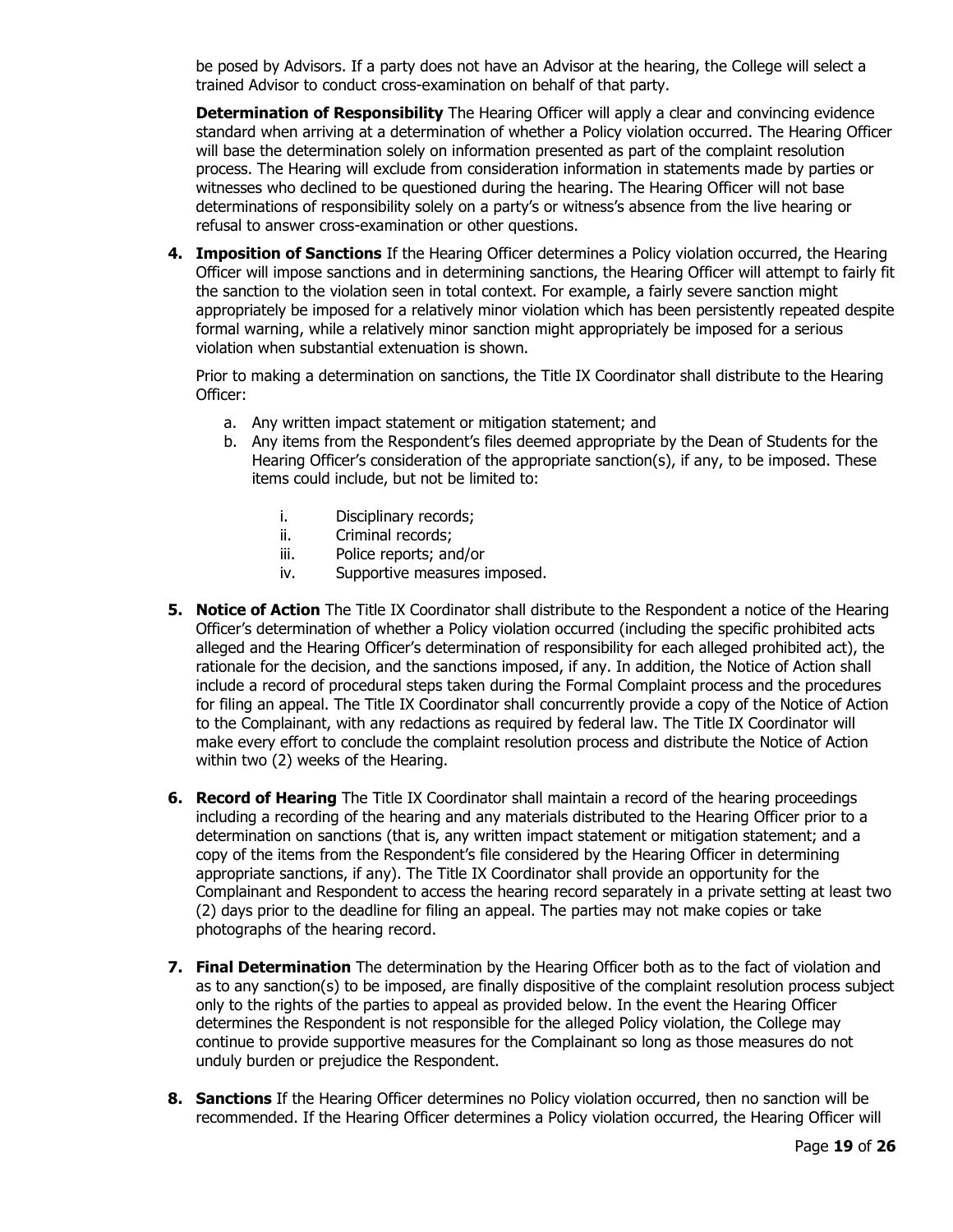impose sanction(s), and in determining sanctions the Hearing Officer will attempt to fairly fit the sanction to the violation seen in total context.

**List of Sanctions** Possible sanctions include:

- I. **Loss of Status in Housing Lottery**
- II. **Eviction** Removal from on-campus housing.
- III. **Social Probation** Exclusion from participation in privileged or extra-curricular activities for a period not exceeding one year. Social Probation may be extended to all activities, including campus social events, Patterson Court functions sponsored off-campus, participation in College athletics (varsity, club, or intramural), attendance at sports events, and eating house, sorority, or fraternity activities. Violation of this Policy, the Code of Responsibility, or the Honor Code during the period of probation will normally result in suspension from the College.
- IV. **Restricted Access** Limiting campus access to certain areas of campus and/or specific times of day.
- V. **Suspension\* for a defined period of time:** Exclusion from classes and other privileges of activities with forfeiture of academic credit, as set forth in the notice of suspension, for a definite time, beginning immediately. If the suspension is for more than one term, the suspension typically begins immediately and shall be served in consecutive terms. If a sanction of suspension is appealed and the sanction upheld, the effect of the suspension shall be as of the date imposed by the Honor Council or Code of Responsibility Council. When students are suspended, they shall ordinarily leave the campus within forty-eight hours after the conclusion of the disciplinary process. A suspended student shall not come on campus without the permission of the Dean of Students.
- VI. **Indefinite Suspension** Termination of student status, typically immediately, subject only to formal readmission, with no right to petition for readmission before the expiration of one calendar year from the date of suspension. If a sanction of suspension is appealed and the sanction upheld, the effect of the suspension shall be as of the date imposed by the Hearing Officer. When students are suspended, they shall ordinarily leave the campus within forty-eight (48) hours after the conclusion of the disciplinary process. A suspended student shall not come on campus without the permission of the Dean of Students.
- VII. **Warning** Notice, oral or in writing, that continuation or repetition of conduct in violation of this Policy may be cause for more severe disciplinary sanctions.
- VIII. **Mandatory Educational Programming** May include but is not limited to alcohol and/or drug abuse awareness/prevention programming and sexual harassment prevention training.

**\***If a Code of Responsibility violation is not sanctioned until after the semester in which the violation occurred, and the sanction includes suspension for the semester in which the violation occurred, authorized withdrawals (W/A) will be assigned for all courses for that semester nullifying any earned grades.

When students are suspended, they shall ordinarily leave campus within forty-eight (48) hours after conclusion of the complaint resolution process. A suspended student shall not come on campus without the permission of the Dean of Students.

In the event that social probation is imposed during the student's senior year and the probationary period extends beyond the date of commencement, the student shall not be eligible for a degree until the end of the probationary period.

Failure to comply with sanctions imposed will ordinarily result in harsher sanctions, which may include suspension.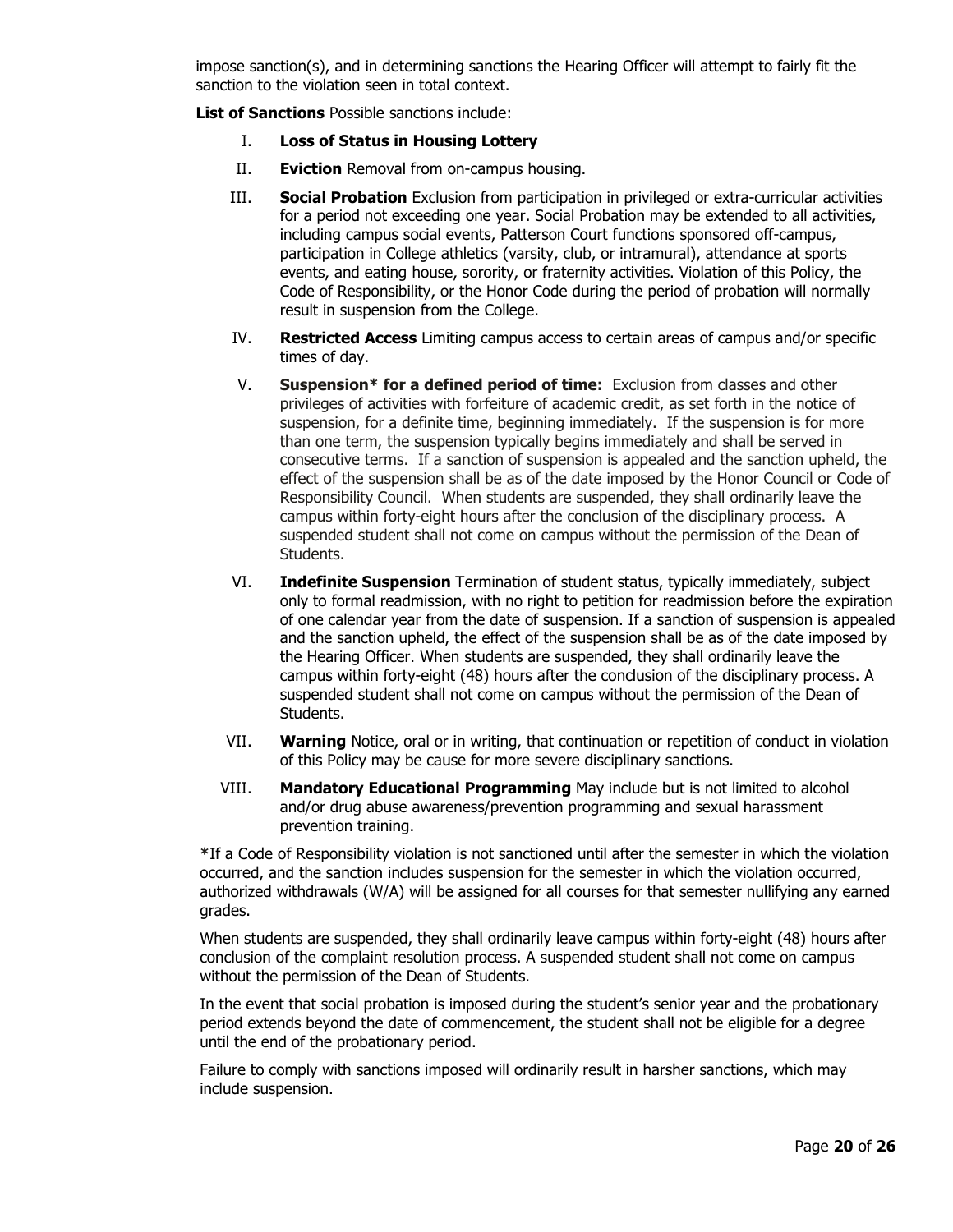**Stay of Sanctions Pending Appeals** If the decision of the Hearing Officer is appealed, sanctions are stayed until the matter has been finally disposed of within these procedures; provided, however, that:

- a. If a sanction of suspension is appealed, the Respondent is restricted during the appeal period to academic involvements only. Thus, the continuation of participation in privileged or extra-curricular activities is not permitted during the appeals process. A reversal of the sanction of suspension on appeal may allow for reinstatement at the discretion of the Appeal Board;
- b. If a sanction of suspension is appealed and the sanction is upheld, the effect of the suspension shall be as of the date imposed by the Hearing Officer;
- c. If a sanction of social probation is appealed and the sanction is upheld, the term of the probationary period shall begin when the appeal concludes.

#### **VI. APPEALS**

**Grounds for Appeal** Either the Complainant or Respondent can appeal the dismissal of a Formal Complaint, the finding of the Hearing Officer or the sanctions imposed on the following grounds:

- 1. Procedural irregularity that had a material impact on the outcome of the complaint resolution process; or
- 2. New evidence that was not reasonably available at the time the determination regarding responsibility or dismissal was made, that could affect the outcome of the matter;
- 3. The Title IX Coordinator, Investigator(s), or Hearing Officer had a conflict of interest or bias for or against complainants or respondents generally or the individual Complainant or Respondent that affected the outcome of the matter, and
- 4. The sanction is substantially disproportionate to the findings.

**Filing an Appeal** Appeals must be filed with the Chair of the Appeal Board within five (5) days of receiving the written Notice of Action. Appeals are made in writing and must state in detail the reasons for the appeal. Appeals shall not exceed five (5) pages.

Upon receipt of a written appeal, the Chair of the Appeal Board will forward the appeal and the record on appeal to the Appeal Board. The record on appeal comprises all materials reviewed by the Hearing Officer, the record of the hearing, and the Notice of Action. The Chair shall provide an opportunity for Complainant and Respondent to access the appeal and the record on appeal separately in a private setting. The parties may not make copies or take photographs of the information.

**Appeal Procedures** Appeals are heard by the Appeal Board. The Appeal Board is composed of five members, including the Chair. The Appeal Board ordinarily will decide within five (5) days of receiving the record on appeal whether the appeal states sufficient grounds to be considered. If it does not, the Appeal Board will dismiss the appeal.

If the Appeal Board finds the appeal states sufficient grounds, the Appeal Board will invite the Hearing Officer to respond in writing. When an appeal is requested by the Respondent, the Appeal Board will invite the Complainant to respond in writing. When an appeal is requested by the Complainant, the Appeal Board will invite the Respondent to respond in writing. Written responses shall not exceed five (5) pages. The Appeal Board may, in the Appeal Board's discretion, request additional documentation related to alleged procedural errors to accompany the statement of the Hearing Officer or a student-party. The Appeal Board shall provide copies of the written responses and additional documentation, if any, to the Chair, and shall provide an opportunity for the Complainant and Respondent to access the information separately in a private setting. The parties may not make copies or take photographs of the information.

The Appeal Board may, in the Appeal Board's discretion, choose to call a conference with the Complainant, Respondent, and Hearing Officer before making a decision on appeal.

The Appeal Board considers the appeal solely on the grounds stated in the filed appeal, the record on appeal, and the written responses, and additional documentation of procedural error. The Appeal Board will not substitute their own judgement for that of the Hearing Officer.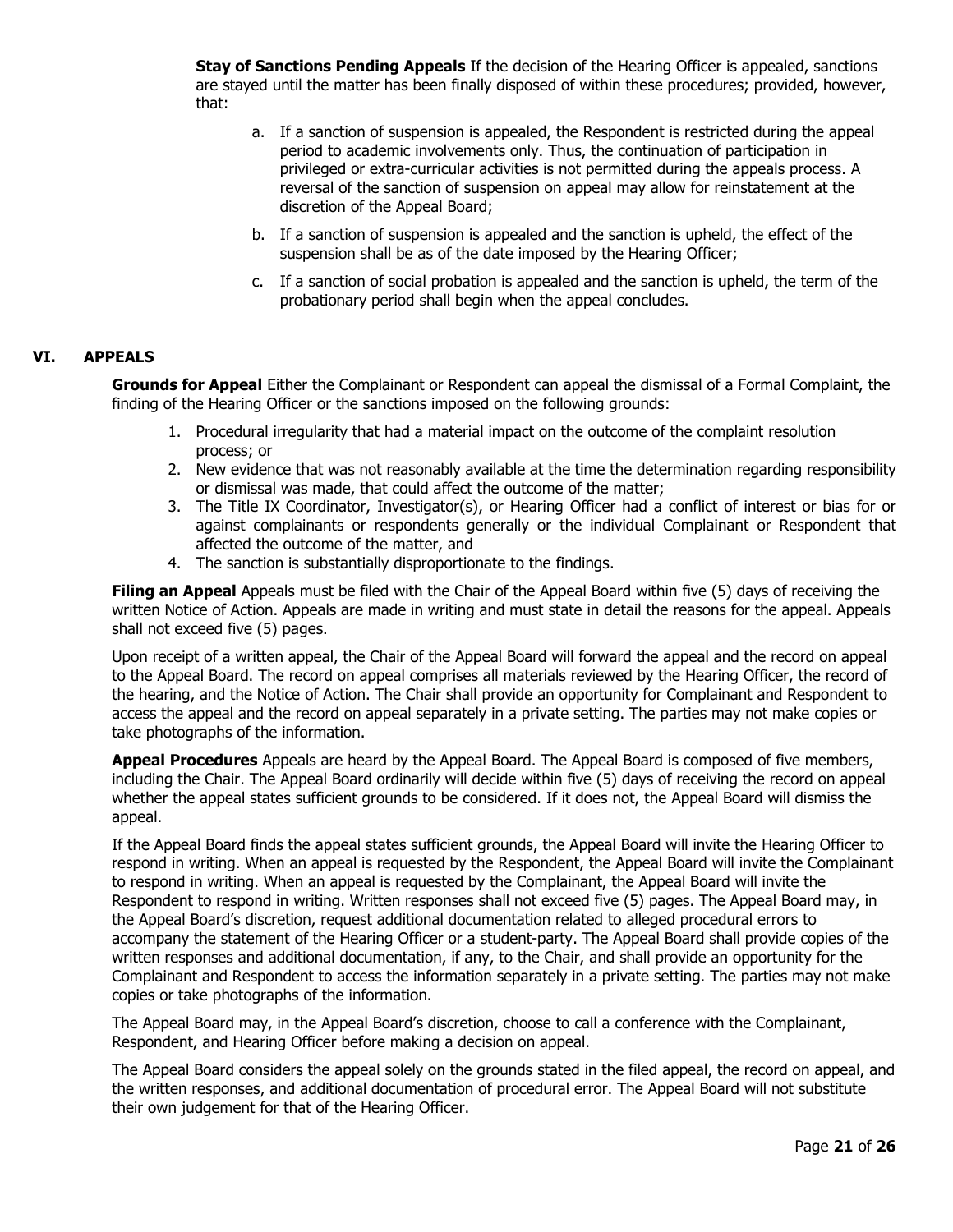#### **Actions Available on Appeal** The appeal officer may:

- 1. Uphold the determination of the Hearing Officer;
- 2. Adjust the sanction(s) to one(s) deemed more appropriate than those imposed;
- 3. Remand the matter to the Hearing Officer where a procedural irregularity could be corrected by the Hearing Officer;
- 4. Remand the matter to the Hearing Officer where newly available information could be considered by the Hearing Officer; or
- 5. Remand the matter to a new Hearing Officer. This action will only be taken in extraordinary cases, when the Appeal Board determines the matter would be best addressed by a newly appointed Hearing Officer.

**Notice of Outcome** The Appeal Board ordinarily will provide a written Notice of Outcome within two (2) weeks of the decision to consider the appeal, and this decision is finally dispositive of the matter. The Notice of Outcome will be distributed to the Complainant, Respondent, and Title IX Coordinator with any redactions as required by federal law.

## **VII. RETALIATION**

No person shall be subject to restraints, interference, coercion, or reprisal for action taken in good faith to seek advice concerning an alleged violation of this Policy, to file a report, to initiate the College's internal complaint resolution process, to be a Complainant or Respondent in a complaint resolution process, to serve or refuse to serve as a witness, Appeal Board member, or representative in the investigation and resolution of a complaint. It is prohibited for any member of the College to intimidate, threaten, coerce, harass, or discriminate against any individual for the purpose of interfering with any right or privilege secured by this policy.

Prohibited acts of retaliation also include charges against an individual for Code of Responsibility violations that are outside of this Policy but arise out of the same facts or circumstances stated in a complaint or report of sex discrimination or sexual harassment when done for the purpose of interfering with any right or privilege secured by this Policy.

Acts of alleged retaliation should be reported immediately to the Title IX Coordinator and will be promptly investigated. The College will take appropriate steps to protect individuals who fear that they may be subjected to retaliation. Acts or threats of retaliation may be a violation of the Code of Responsibility and will be investigated and adjudicated accordingly.

## **VIII. ADDITIONAL POLICY AND PROCEDURE INFORMATION**

**Rights of Student Parties** The Complainant and Respondent have the following common rights:

- 1. A prompt, fair, and impartial complaint resolution process; meaning a process that:
	- a. Is completed within reasonably prompt timeframes;
	- b. Is conducted in a manner that is consistent with this Policy;
	- c. Is free from presumptions of conduct or responsibility for either party;
	- d. Includes timely notice of meetings at which the parties may be present;
	- e. Provides timely and equal access to information that will be used during the complaint resolution process; and
	- f. Is conducted by individuals who do not have a conflict of interest or bias for or against the Complainant or Respondent.
- 2. Equal opportunities to have the Advisor and Support Person of the party's choice present during any meeting or proceeding related to complaint resolution procedure under this Policy, including meetings related to investigation of the Formal Complaint;
- 3. Written notification of the result of the complaint resolution process (subject to any redactions required by federal law);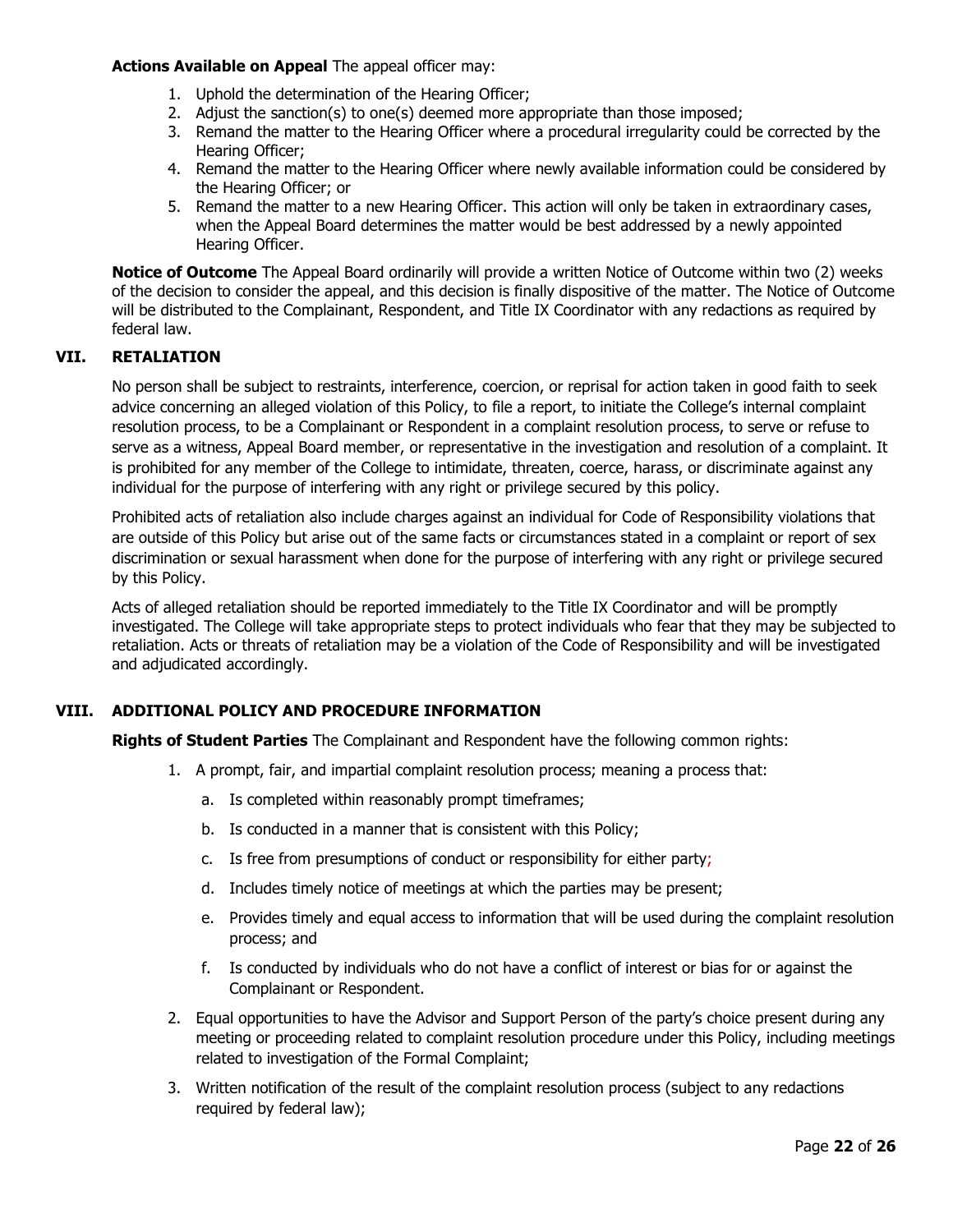- 4. An outcome based solely on information presented as part of the complaint resolution process;
- 5. To not be subject to acts or threats of retaliation for action taken in good faith as part of the complaint resolution process;
- 6. To receive supportive measures including putting academic adjustments in place to assist with completing any reviews or examinations during the complaint resolution process (from the receipt of the Notice of Investigation until two (2) days after the Notice of Action is delivered);
- 7. To decline to make statements, provide testimony, or attend meetings or proceedings related to the complaint resolution procedure under this Policy; however, failure to appear at the Hearing Officer hearing or Appeal Board conference is deemed a waiver to the right to timely and equal access to information used during the complaint resolution process;
- 8. Preservation of privacy, to the extent possible and allowed by law; and
- 9. Access to support from Student Health and Well-Being staff and the College Chaplain's Office.

The **Complainant** has the following additional rights:

- 1. Implementation of supportive measures that reduce the burden on Complainant but do not unduly burden or prejudice the Respondent;
- 2. To request that the Title IX Coordinator evaluate the need for supportive measures;
- 3. Notice that the Title IX Coordinator has determined the College must act on information received in cases where the Complainant has requested confidentiality or that the College not take action.

The **Respondent** has the following additional rights:

- 1. Implementation of supportive measures that reduce the burden on Respondent but do not unduly burden or prejudice the Complainant;
- 2. To waive Hearing Officer proceedings by accepting responsibility for the alleged violation prior to, or during the course of, an investigation.

**Securing Witnesses** Investigators are authorized to contact any relevant individuals to request that they participate in the investigation, including responding to requests for additional information from the Hearing Officer.

**Honesty; Malicious and False Accusations** All witnesses to an investigation, including the parties, shall confirm in writing to present honest testimony. A student who does not present honest testimony may be formally referred for the Honor Code violation of lying. Filing a Formal Complaint (for Complainant) or denying responsibility (for Respondent) will not in itself subject the party to an Honor Code charge for lying, regardless of the Hearing Officer's determination of whether a Policy violation occurred. An allegation which is both false and brought with malicious intent is a violation of the Honor Code.

**Confidentiality** All aspects of the complaint resolution process shall be confidential, including information provided as part of the process, and all persons participating in the complaint resolution process shall confirm in writing to maintain in confidence all matters presented in the process; provided, however:

- 1. The College is authorized to disclose information as set forth in this Policy;
- 2. Parties may disclose information to their Advisors and other personal support persons (e.g., family members, counselors or physicians, spiritual Advisors) and legal counsel; and
- 3. Confidentiality does not extend to information that an individual has a legal right to disclose.

**Disclosure of Information** The College will limit disclosure of personally identifiable information presented as part of the complaint resolution process to those individuals involved in the College's process and other legally required or permitted disclosures. Appropriate College officials (including, but not limited to, the Title IX Coordinator, the Dean of Students, the Hearing Officer, the Investigators assigned to the complaint, the Appeal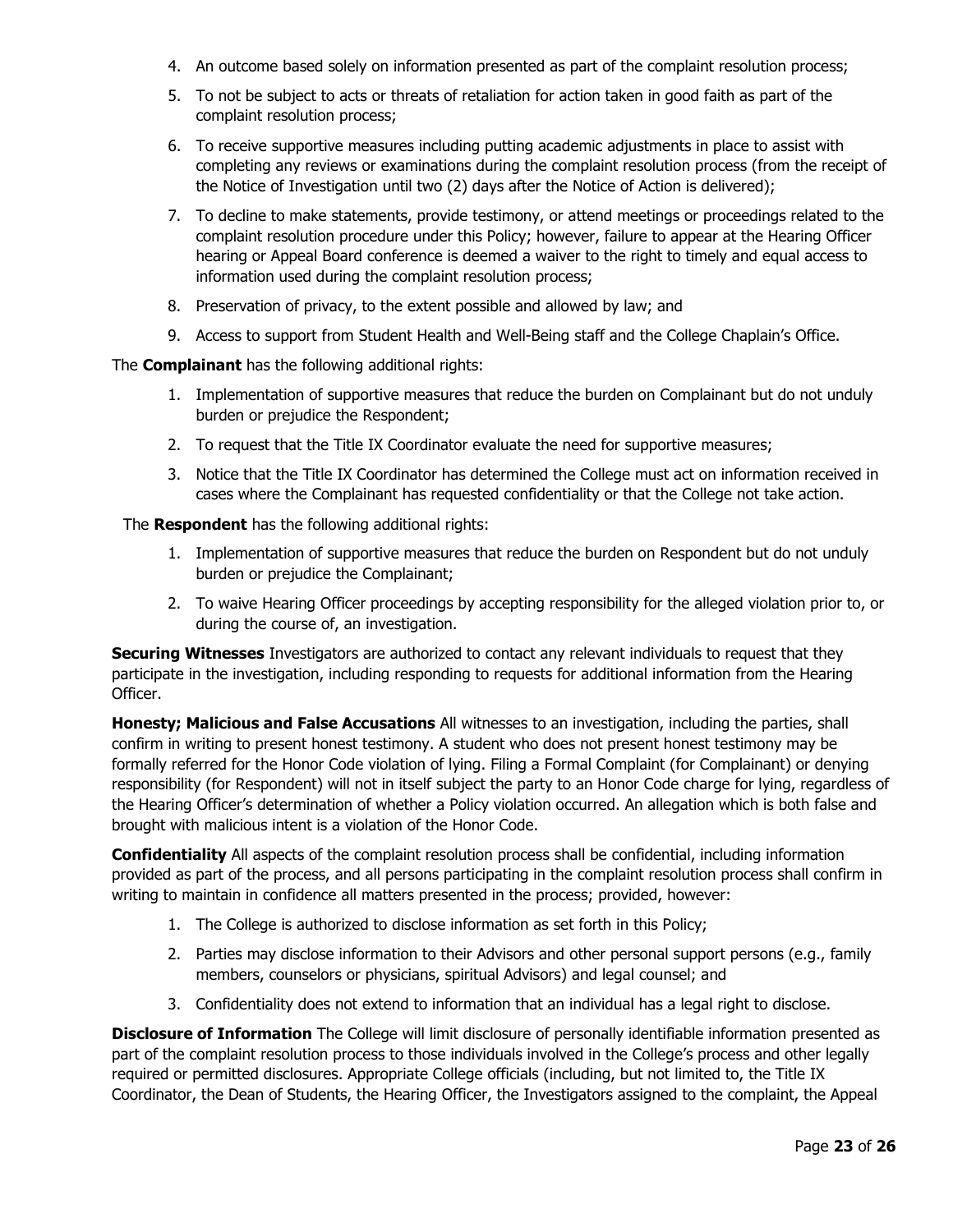Board, the President, and the General Counsel) shall have access to information presented as part of the complaint resolution process.

**Publication of Outcomes** In addition to the information contained in the College's annual security report, the College will publish annually a three-year summary including the number of sexual misconduct reports received by the Title IX Coordinator, the number of Formal Complaints filed with the Title IX Coordinator, and the outcome of complaints filed (including the finding and sanctions, if any). The three-year summary will not include the names of any students. Any supportive measures imposed will be reported in the aggregate.

# **Summary of Timelines for Complaint Resolution Procedures**

- 1. The Title IX Coordinator provides Notice of Investigation to the Complainant and Respondent ordinarily within three (3) days of receiving a Formal Complaint.
- 2. The parties provide notice of the identity of their Advisor at least one (1) day in advance of the Advisor attending a meeting or proceeding under this Policy.
- 3. The College will make every effort to complete an investigation in thirty (30) days. At the conclusions of the investigation, the Dean of Students will notify the parties whether, based on information gathered in the investigation, there are any additions or revisions to the Policy violations alleged.
- 4. Upon receipt of the Notice to Proceed, the Title IX Coordinator shall provide the Complainant, Respondent, and their Advisors access the investigation information. The parties and their Advisors will have access to the information for ten (10) days. If the parties wish to respond to the information provided, they must send a written response to the Investigator(s) by the end of the 10-day review period.
- 5. Typically, within three (3) days of the end of the review and response period, the Title IX Coordinator notifies the parties that the final investigation packet has been issued to the Hearing Officer and provides an opportunity for the parties to access the information in the final investigation packet.
- 6. The Complainant, Respondent and their Advisors will have at least ten (10) days, before the scheduled complaint hearing, to review the final investigation packet. The Complainant and Respondent shall submit their impact and mitigation statements to the Title IX Coordinator no later than ten (10) days after the Title IX Coordinator issues the final investigation packet.
- 7. The Hearing Officer will schedule the hearing for a date that is at least ten (10) days after the release of the final investigation packet.
- 8. The Hearing Officer will make every effort to conclude the complaint resolution process and distribute the Notice of Action within two (2) weeks of the hearing.
- 9. Appeals must be filed within five (5) days of receiving the written Notice of Action. The Appeal Board Chair shall provide an opportunity for the parties to access the record of the hearing and exhibits (if any) at least two (2) days prior to the deadline for filing an appeal.
- 10. The Appeal Board ordinarily will decide within five (5) days of receiving the record on appeal whether the appeal states sufficient grounds to be considered.
- 11. The Appeal Board ordinarily will provide a written notice of outcome within two (2) weeks of the decision to consider the appeal.

There is no deadline by which a Complainant must file a Formal Complaint, and the fact that there was a delay between the alleged Policy violation and the filing of a Formal Complaint is irrelevant to the Hearing Officer's determination of whether a Policy violation occurred. However, a delayed filing can affect the College's ability to gather information related to the alleged Policy violation and may affect the College's jurisdiction to administer this Policy.

**Concurrent or Subsequent Legal Proceedings** The College's Policy, definitions, and standard of review differ from North Carolina criminal law. Neither law enforcement's determination whether to prosecute the Respondent nor the outcome of any criminal prosecution is determinative of whether a violation of this Policy has occurred.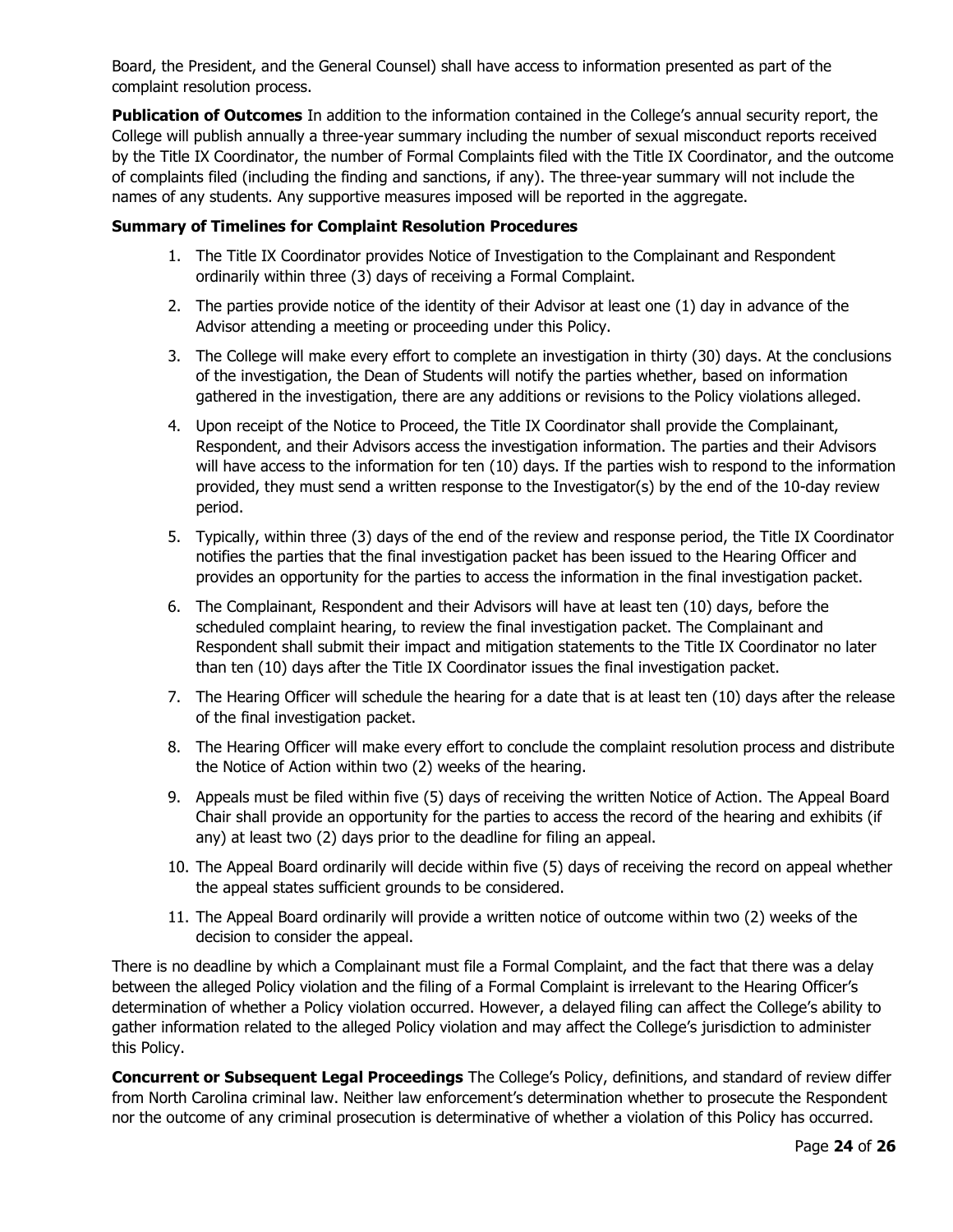Proceedings under this Policy may be carried out prior to, simultaneously with, or following civil or criminal proceedings off campus.

The complaint resolution process is separate from any criminal proceedings or civil litigation. Information provided as part of the complaint resolution process may be used in criminal proceedings or other legal proceedings.

In the event that there is a criminal investigation involving acts that are alleged violations of this Policy, the College will fulfill its responsibility to take prompt and appropriate action to provide supportive measures and resources to the parties. The College will, however, comply with valid requests by law enforcement for cooperation in a criminal investigation and may need to delay temporarily an investigation under this Policy while law enforcement is in the process of gathering evidence. Once law enforcement has completed its gathering of evidence, the College will resume and complete its investigation. If the Complainant wishes to file a Formal Complaint under this Policy while criminal proceedings are pending, or if the Title IX Coordinator determines that the College must file a Formal Complaint, the College will not wait for the conclusion of the criminal case to proceed with the disciplinary process.

Individuals who report an alleged violation of this Policy shall be informed that they may request that a Davidson College campus police officer be present during a meeting with the Title IX Coordinator or an Investigator so that they can simultaneously provide a statement for campus police and for the College's Title IX Investigation.

**Delegation** Whenever an action may be or is required to be taken under this Policy by the Dean of Students, the action may be taken by the Dean's designee. Whenever an action may be or is required to be taken under this Policy by the Title IX Coordinator, the action may be taken by the Title IX Coordinator's designee.

**Deviations, Extensions, and Delays** Reasonable deviations from these procedures by the College will not invalidate a decision or proceeding unless significant prejudice to a student is caused by such deviation. While the College will make every effort to complete actions within the stated timelines, the College may extend timelines for good cause and with written notice to the Complainant and Respondent that explain the reason for the extension or delay.

**Accommodations for Persons with Disabilities** The College will make appropriate arrangements to ensure that students with disabilities are provided reasonable accommodations as needed to participate in this process. Requests for accommodations must be made to the College's Section 504/ADA Coordinator. The Section 504/ADA Coordinator will review the supporting disability related documentation, make a decision about the request, notify the student about approved accommodations, and make arrangements for the accommodations.

**Training** College officials and all others involved in the complaint resolution process shall receive annual training on this Policy including the definitions of prohibited conduct, the scope of the College's education programs and activities, how to conduct an investigation and grievance process including hearings, appeals, and informal resolution processes, as applicable, and how to serve impartially.

# **IX. PROCEDURES FOR SPECIFIC CIRCUMSTANCES**

**Information Concerning Unrelated Sexual Activity** Information concerning the unrelated sexual activity of the Complainant is irrelevant and shall not be considered in the complaint resolution process except in the case that the Title IX Coordinator determines there is relevant information regarding sexual activity between the Complainant and Respondent.

Information concerning the unrelated sexual activity of the Respondent is irrelevant and shall not be considered in the complaint resolution process except in the case that the Title IX Coordinator determines the information alleges behavior that is sufficiently similar in nature to suggest a pattern of behavior. Information that suggests a pattern of behavior may be considered in the complaint resolution process regardless of whether the Respondent was formally charged with a violation of this Policy; except if the Respondent was formally charged and the Hearing Officer did not find that a Policy violation occurred, then information related to that charge shall not be considered in the complaint resolution process.

**Multiple Complaints Filed** If more than one Complainant files a Formal Complaint against the Respondent before the complaint resolution process for the initial complaint has been completed, the Title IX Coordinator shall